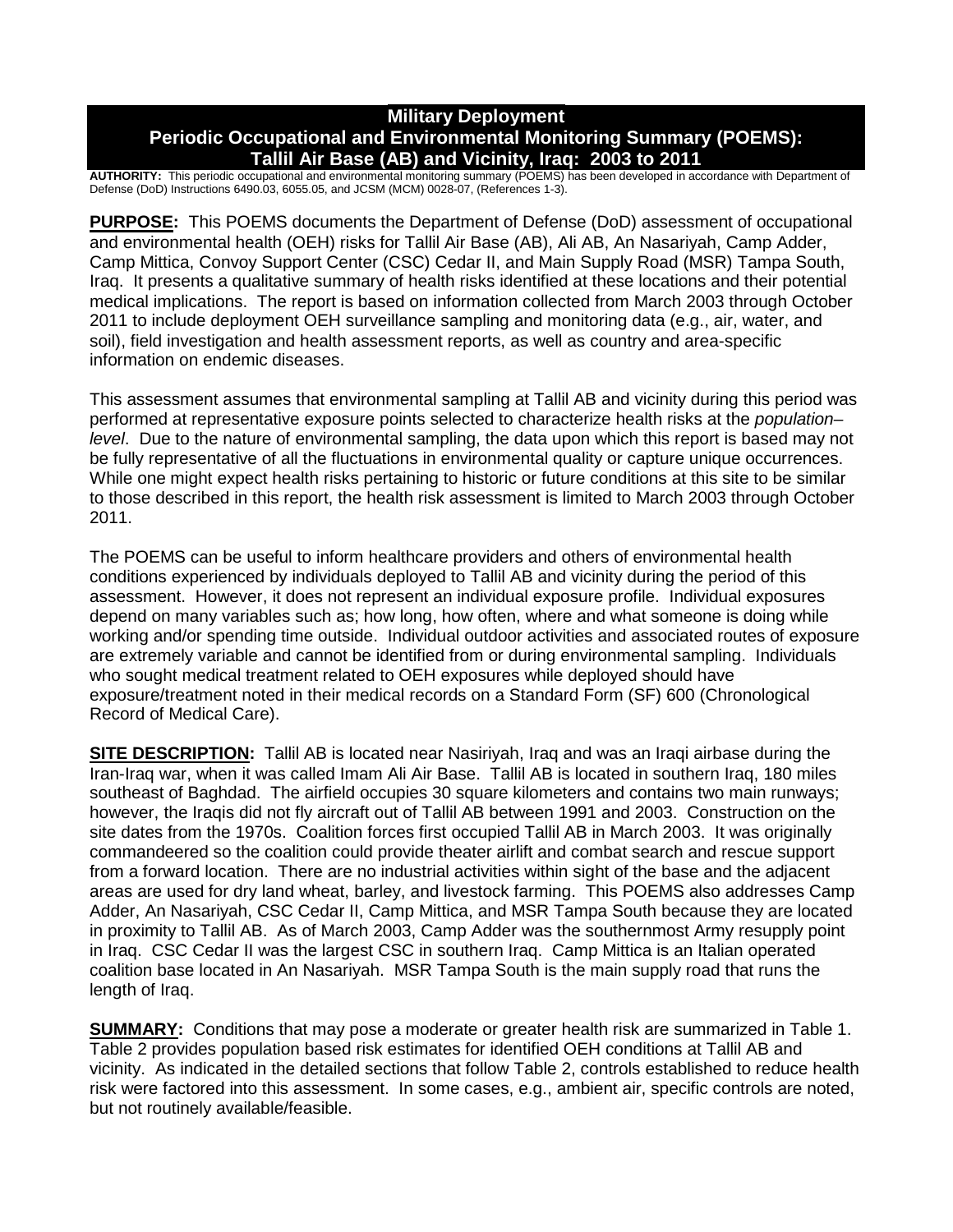### **POEMS Table 1: Summary of Occupational and Environmental Conditions with MODERATE or Greater Health Risk**

#### *Short-term health risks & medical implications:*

The following hazards may be associated with potential acute health effects in some personnel during deployment at Tallil AB and vicinity, Iraq:

Inhalable coarse particulate matter less than 10 micrometers in diameter  $(PM_{10})$ ; inhalable fine particulate matter less than 2.5 micrometers in diameter (PM2.5); food/waterborne diseases (e.g., bacterial diarrhea, Hepatitis A, Typhoid fever, Brucellosis, diarrhea-cholera, diarrhea-protozoal); other endemic diseases (cutaneous leishmaniasis, Crimean-Congo hemorrhagic fever, Sandfly fever, Tuberculosis (TB), Leptospirosis, Schistosomiasis, Rabies, Q fever); venomous animals and insects; heat stress; and noise. For food/waterborne diseases (e.g., bacterial diarrhea, Hepatitis A, Typhoid fever, Brucellosis, diarrhea-cholera, diarrhea-protozoal), if ingesting food and water off post, the health effects can temporarily incapacitate personnel (diarrhea) or result in prolonged illness (Hepatitis A, Typhoid fever, and Brucellosis). Risks from food/waterborne diseases may have been reduced with preventive medicine controls and mitigation, such as Hepatitis A and Typhoid fever vaccinations, and only drinking from approved water sources in accordance with standing CENTCOM policy. For other vector-borne endemic diseases (cutaneous leishmaniasis, Crimean-Congo hemorrhagic fever, Sandfly fever), these diseases may constitute a significant risk due to exposure to biting vectors; risk is reduced to low by proper wear of treated uniform, application of repellent to exposed skin, and appropriate chemoprophylaxis. For water-contact diseases (Leptospirosis, Schistosomiasis), activities involving extensive contact with surface water increase risk. For respiratory diseases (Tuberculosis (TB)), personnel in close-quarter conditions with infectious individuals for prolonged periods could have been at risk for person-to-person spread. Animal contact diseases (Rabies, Q fever), pose year-round risk. For venomous animals and insects, if encountered, effects of venom vary with species from mild localized effects (e.g., Euscorpius italicus) to potentially lethal effects (e.g., white-horned viper); risk is reduced with proper and timely treatment. For heat stress, risk can be greater for susceptible persons including those older than 45, of low fitness level, unacclimatized personnel, or individuals with underlying medical conditions. Risks from heat stress may have been reduced with preventive medicine controls, proper work-rest cycles, and mitigation. For continuous and impulse noise, risk is to personnel working near major noise sources; risk is reduced to personnel working near major noise sources by consistently wearing proper hearing protection.

Air quality: For inhalational exposure to high levels of dust and  $PM_{10}$  and  $PM_{2.5}$ , such as during high winds or dust storms, exposures may result in mild to more serious short-term health effects (e.g., eye, nose or throat and lung irritation) in some personnel while at this site, and certain subgroups of the deployed forces (e.g., those with pre-existing asthma/respiratory and cardio-pulmonary conditions) are at greatest risk of developing notable health effects. Although the overall risk is low for exposure to burn pits (see section 10.8), exposures may also result in mild to more serious short-term health effects (e.g., eye, nose or throat and lung irritation) in some personnel and certain subgroups while at this site. Although most effects from exposure to PM<sub>10</sub> and PM<sub>2.5</sub> and to burn pit smoke should have resolved post-deployment, providers should be prepared to consider the relationship between deployment exposures and current complaints. Some individuals may have sought treatment for acute respiratory irritation during their time at Tallil Air Base (AB) Iraq (and associated locations). Personnel who reported with symptoms or required treatment while at this site should have exposure/treatment noted in medical record on a Standard Form (SF) 600 (Chronological Record of Medical Care).

#### *Long-term health risks & medical implications:*

The following hazards may be associated with potential chronic health effects in some personnel during deployment at Tallil AB and vicinity, Iraq:

The hazards associated with potential long-term health effects at Tallil Air Base (AB) Iraq and vicinity include inhalable particulate matter less than 2.5 micrometers in diameter (PM<sub>2.5</sub>); airborne metals; Leishmaniasis-visceral infection; and noise. Leishmaniasis is transmitted by sand flies. Visceral leishmaniasis (a more latent form of the disease) causes a severe febrile illness, which typically requires hospitalization with convalescence over 7 days. Leishmaniasis parasites may survive for years in infected individuals. Consequently, this infection may go unrecognized until infections become symptomatic years later. For continuous and impulse noise, risk is to personnel working near major noise sources; longterm risk is reduced to personnel working near major noise sources by consistently wearing proper hearing protection. Air Quality: It is possible that some otherwise healthy personnel who were exposed for a long-term period to particulate matter less than 2.5 micrometers in diameter (PM<sub>2.5</sub>) could develop certain health conditions (e.g., reduced lung function, cardiopulmonary disease). Personnel with a history of asthma or cardiopulmonary disease could potentially be more likely to develop such chronic health conditions. While the PM exposures are documented and archived, at this time there are no specific recommended, post-deployment medical surveillance evaluations or treatments. Providers should still consider overall individual health status (e.g., any underlying conditions/susceptibilities) and any potential unique individual exposures (such as burn pits, or occupational or specific personal dosimeter data) when assessing individual concerns.

> Page 2 of 25 Reviewed by CENTCOM SG (30 May 2012) Final Approval Date (26 February 2016)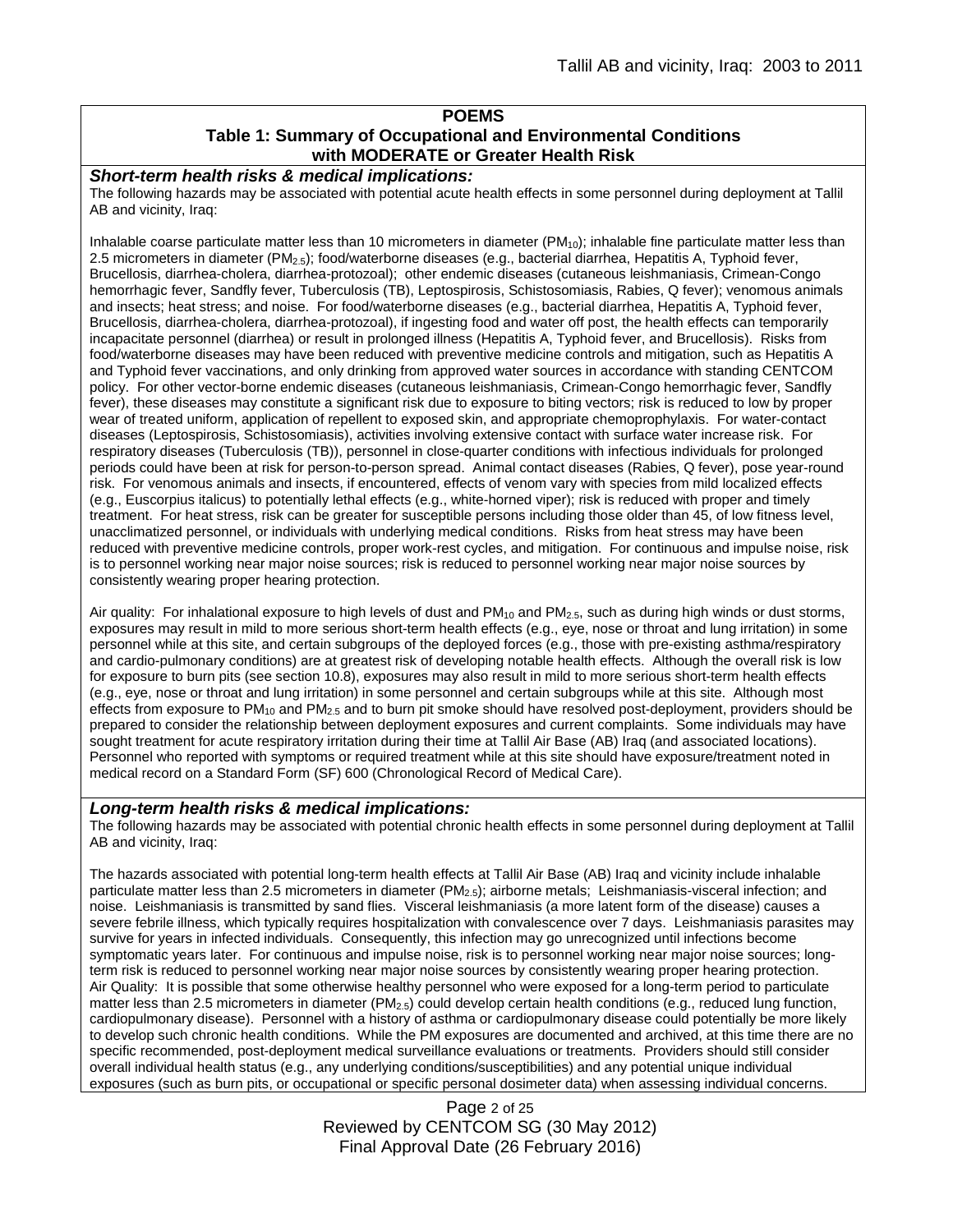Certain individuals may need to be followed/evaluated for specific occupational exposures/injuries (e.g., annual audiograms as part of the medical surveillance for those enrolled in the Hearing Conservation Program; and personnel covered by Respiratory Protection Program and/or Hazardous Waste/Emergency Responders Medical Surveillance).

| Source of<br><b>Identified</b><br>Health Risk <sup>3</sup>                        | <b>Unmitigated Health Risk</b><br>Estimate <sup>4</sup>                                                                                                                                                                                                                                                                                          | <b>Control Measures</b><br>Implemented                                                                                                                 | Residual Health Risk Estimate <sup>4</sup>                                                                                                                                                                                                                                                                     |
|-----------------------------------------------------------------------------------|--------------------------------------------------------------------------------------------------------------------------------------------------------------------------------------------------------------------------------------------------------------------------------------------------------------------------------------------------|--------------------------------------------------------------------------------------------------------------------------------------------------------|----------------------------------------------------------------------------------------------------------------------------------------------------------------------------------------------------------------------------------------------------------------------------------------------------------------|
| <b>AIR</b>                                                                        |                                                                                                                                                                                                                                                                                                                                                  |                                                                                                                                                        |                                                                                                                                                                                                                                                                                                                |
| Particulate<br>matter less than<br>10 micrometers<br>in diameter<br>$(PM_{10})$   | Short-term: Low to High, Daily levels<br>varied; acute health effects (e.g.,<br>upper respiratory tract irritation) more<br>pronounced during peak days. More<br>serious effects were possible in<br>susceptible persons (e.g., those with<br>asthma/existing respiratory diseases).                                                             | Limiting strenuous<br>physical activities when<br>air quality is especially<br>poor; and actions such<br>as closing tent flaps,<br>windows, and doors. | Short-term: Low to None, Daily levels<br>vary acute health effects (e.g., upper<br>respiratory tract irritation) more<br>pronounced during peak days. More<br>serious effects are possible in<br>susceptible persons (e.g., those with<br>asthma/existing respiratory diseases).                               |
|                                                                                   | Long-term: No health guidelines                                                                                                                                                                                                                                                                                                                  |                                                                                                                                                        | Long-term: No health guidelines                                                                                                                                                                                                                                                                                |
| Particulate<br>matter less than<br>2.5 micrometers<br>in diameter<br>$(PM_{2.5})$ | Short-term: Low to High, A majority<br>of the time mild acute (short term)<br>health effects are anticipated; certain<br>peak levels may produce mild eye,<br>nose, or throat irritation in some<br>personnel and pre-existing health<br>conditions (e.g., asthma, or<br>cardiopulmonary diseases) may be<br>exacerbated.                        | Limiting strenuous<br>physical activities when<br>air quality is especially<br>poor; and action such<br>as closing tent flaps,<br>windows, and doors.  | Short-term: Low, A majority of the<br>time mild acute (short term) health<br>effects are anticipated; certain peak<br>levels may produce mild eye, nose, or<br>throat irritation in some personnel and<br>pre-existing health conditions (e.g.,<br>asthma, or cardiopulmonary diseases)<br>may be exacerbated. |
|                                                                                   | Long-term: Low to Moderate, A small<br>percentage of persons may be at<br>increased risk for developing chronic<br>conditions (particularly those more<br>susceptible to acute effects (e.g.,<br>those with asthma/existing respiratory<br>diseases).                                                                                            |                                                                                                                                                        | Long-term: Data quantity insufficient to<br>characterize risk.                                                                                                                                                                                                                                                 |
|                                                                                   | Short-term: Low, Vanadium                                                                                                                                                                                                                                                                                                                        |                                                                                                                                                        | Short-term: Low to none                                                                                                                                                                                                                                                                                        |
| <b>Metals</b>                                                                     | Long-term: Low, Aluminum, Cobalt,<br>Vanadium                                                                                                                                                                                                                                                                                                    |                                                                                                                                                        | Long-term: Low to none                                                                                                                                                                                                                                                                                         |
| <b>Military</b><br><b>Unique</b>                                                  |                                                                                                                                                                                                                                                                                                                                                  |                                                                                                                                                        |                                                                                                                                                                                                                                                                                                                |
| Non-ionizing<br>Radiation                                                         | Short-term: Low                                                                                                                                                                                                                                                                                                                                  |                                                                                                                                                        | Short-term: Low to none                                                                                                                                                                                                                                                                                        |
|                                                                                   | Long-term: Low                                                                                                                                                                                                                                                                                                                                   |                                                                                                                                                        | Long-term: Low to none                                                                                                                                                                                                                                                                                         |
| <b>ENDEMIC</b><br><b>DISEASE</b>                                                  |                                                                                                                                                                                                                                                                                                                                                  |                                                                                                                                                        |                                                                                                                                                                                                                                                                                                                |
| Food<br>borne/Waterborne<br>(e.g., diarrhea-<br>bacteriological)                  | Short-term: High, (Bacterial diarrhea,<br>Hepatitis A, Typhoid fever) to<br>Moderate (Diarrhea-cholera,<br>Diarrhea-protozoal, Brucellosis) to<br>Low (Hepatitis E). If ingesting local<br>food/water, the health effects can<br>temporarily incapacitate personnel<br>(diarrhea) or result in prolonged<br>illness (Hepatitis A, Typhoid fever, | Preventive measures<br>include Hepatitis A and<br>Typhoid fever vaccination<br>and consumption of food<br>and water only from<br>approved sources.     | Short-term: Low to none                                                                                                                                                                                                                                                                                        |

# **Table 2. Population-Based Health Risk Estimates – Tallil AB and vicinity, Iraq 1, 2**

Page 3 of 25 Reviewed by CENTCOM SG (30 May 2012) Final Approval Date (26 February 2016)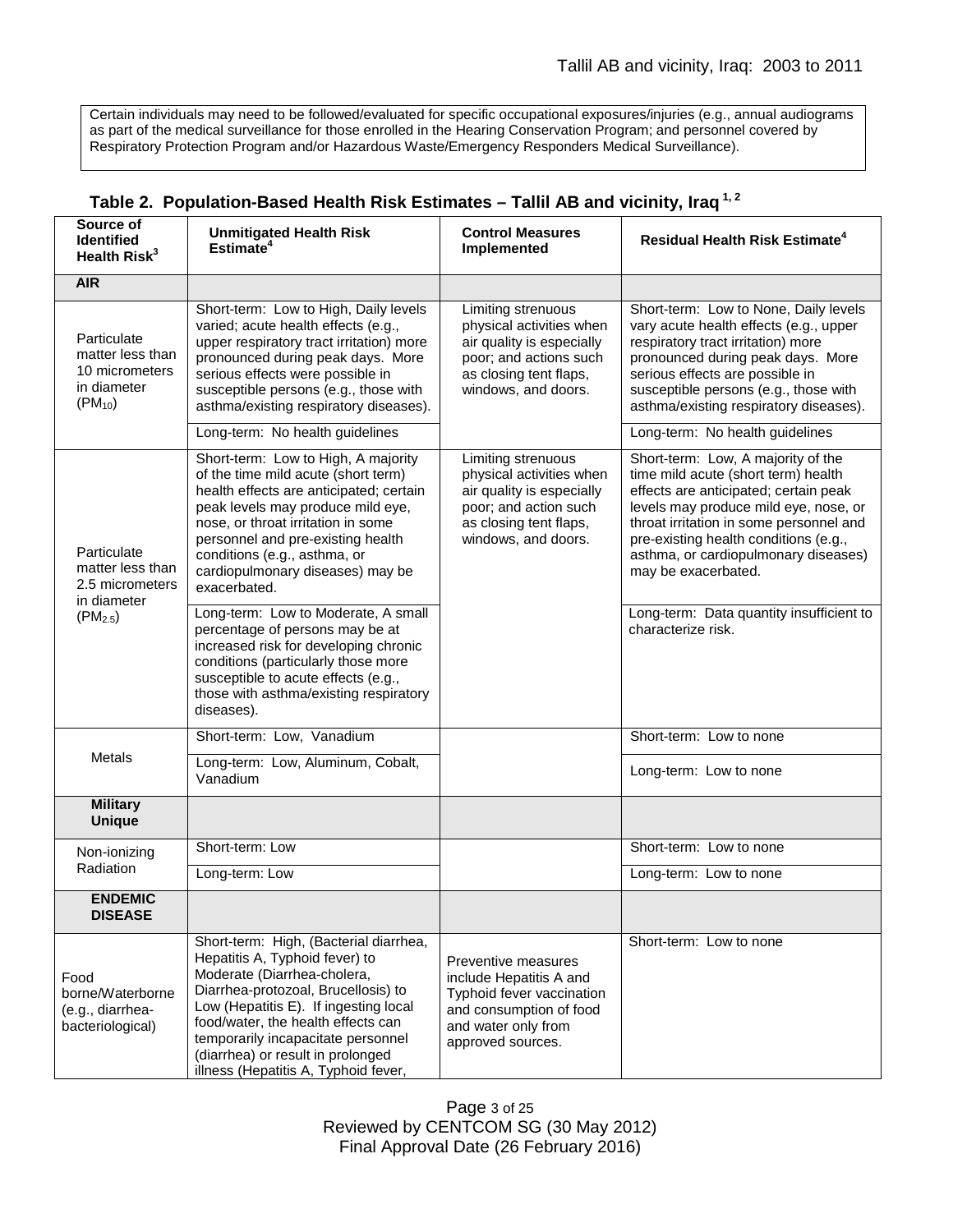| Source of<br><b>Identified</b><br>Health Risk <sup>3</sup> | <b>Unmitigated Health Risk</b><br>Estimate <sup>4</sup>                                                                                                                                                             | <b>Control Measures</b><br>Implemented                                                                                                                                                                                                                                                                                                                                                                     | <b>Residual Health Risk Estimate<sup>4</sup></b>                                                                                                                                               |
|------------------------------------------------------------|---------------------------------------------------------------------------------------------------------------------------------------------------------------------------------------------------------------------|------------------------------------------------------------------------------------------------------------------------------------------------------------------------------------------------------------------------------------------------------------------------------------------------------------------------------------------------------------------------------------------------------------|------------------------------------------------------------------------------------------------------------------------------------------------------------------------------------------------|
|                                                            | Brucellosis, Hepatitis E).                                                                                                                                                                                          |                                                                                                                                                                                                                                                                                                                                                                                                            |                                                                                                                                                                                                |
|                                                            | Long-term: Not an identified source<br>of health risk.                                                                                                                                                              |                                                                                                                                                                                                                                                                                                                                                                                                            | Long-term: No data available                                                                                                                                                                   |
| Arthropod Vector<br><b>Borne</b>                           | Short-term: High (Leishmaniasis-<br>cutaneous), to Moderate<br>(Leishmaniasis- visceral, Crimean-<br>Congo hemorrhagic fever, Sandfly<br>fever) to Low (Sindbis, Rickettsioses,<br>Typhus-murine, West Nile fever). | Preventive measures<br>include proper wear of<br>treated uniform.<br>application of repellent to<br>exposed skin and bed net<br>use.                                                                                                                                                                                                                                                                       | Short-term: Low                                                                                                                                                                                |
|                                                            | Long-term: Low (Leishmaniasis-<br>visceral infection)                                                                                                                                                               |                                                                                                                                                                                                                                                                                                                                                                                                            | Long-term: No data available                                                                                                                                                                   |
| Water-Contact<br>(e.g., wading,<br>swimming)               | Short-term: Moderate for<br>Leptospirosis and Schistosomiasis.                                                                                                                                                      | Recreational swimming in<br>surface waters not likely in<br>this area of Iraq during this<br>time period.                                                                                                                                                                                                                                                                                                  | Short-term: Low to none Leptospirosis<br>and Schistosomiasis.                                                                                                                                  |
|                                                            | Long-term: No data available                                                                                                                                                                                        |                                                                                                                                                                                                                                                                                                                                                                                                            | Long-term: No data available                                                                                                                                                                   |
| Respiratory                                                | Short-term: Moderate [Tuberculosis<br>(TB)] and Low (Meningococcal<br>meningitis).                                                                                                                                  | Providing adequate work<br>and living space; medical<br>screening, and<br>vaccination.                                                                                                                                                                                                                                                                                                                     | Short-term: Low to none                                                                                                                                                                        |
|                                                            | Long-term: No data available                                                                                                                                                                                        |                                                                                                                                                                                                                                                                                                                                                                                                            | Long-term: No data available                                                                                                                                                                   |
| <b>Animal Contact</b>                                      | Short-term: Moderate (Rabies and Q-<br>fever), Low (Anthrax and H5N1 Avian<br>Influenza)                                                                                                                            | Prohibiting contact with,<br>adoption, or feeding of<br>feral animals in<br>accordance with (IAW)<br>U.S. Central Command<br>(CENTCOM) General<br>Order (GO) 1B. Risks are<br>further reduced in the<br>event of assessed contact<br>by prompt post-exposure<br>rabies prophylaxis IAW<br>The Center for Disease<br>Control's (CDC) Advisory<br>Committee on<br><b>Immunization Practices</b><br>guidance. | Short-term: Low to none                                                                                                                                                                        |
|                                                            | Long-term: Low (Rabies)                                                                                                                                                                                             |                                                                                                                                                                                                                                                                                                                                                                                                            | Long-term: No data available                                                                                                                                                                   |
| <b>VENOMOUS</b><br><b>ANIMAL/</b><br><b>INSECTS</b>        |                                                                                                                                                                                                                     |                                                                                                                                                                                                                                                                                                                                                                                                            |                                                                                                                                                                                                |
| Snakes,<br>scorpions,<br>and spiders                       | Short-term: Low, if encountered,<br>effects of venom vary with species<br>from mild localized swelling (e.g.,<br>Scorpiops lindbergi) to potentially<br>lethal effects (e.g., Gloydius halys).                      | Risk reduced by avoiding<br>contact, proper wear of<br>the uniform (especially<br>footwear), and timely<br>treatment.                                                                                                                                                                                                                                                                                      | Short-term: Low, if encountered,<br>effects of venom vary with species<br>from mild localized swelling (e.g.,<br>Scorpiops lindbergi) to potentially<br>lethal effects (e.g., Gloydius halys). |
|                                                            | Long-term: Not an identified source<br>of health risk.                                                                                                                                                              |                                                                                                                                                                                                                                                                                                                                                                                                            | Long-term: No data available                                                                                                                                                                   |
| <b>HEAT/COLD</b><br><b>STRESS</b>                          |                                                                                                                                                                                                                     |                                                                                                                                                                                                                                                                                                                                                                                                            |                                                                                                                                                                                                |
| Heat                                                       | Short-term: Low to Moderate                                                                                                                                                                                         | Work-rest cycles, proper                                                                                                                                                                                                                                                                                                                                                                                   | Short-term: Low                                                                                                                                                                                |

Page 4 of 25 Reviewed by CENTCOM SG (30 May 2012) Final Approval Date (26 February 2016)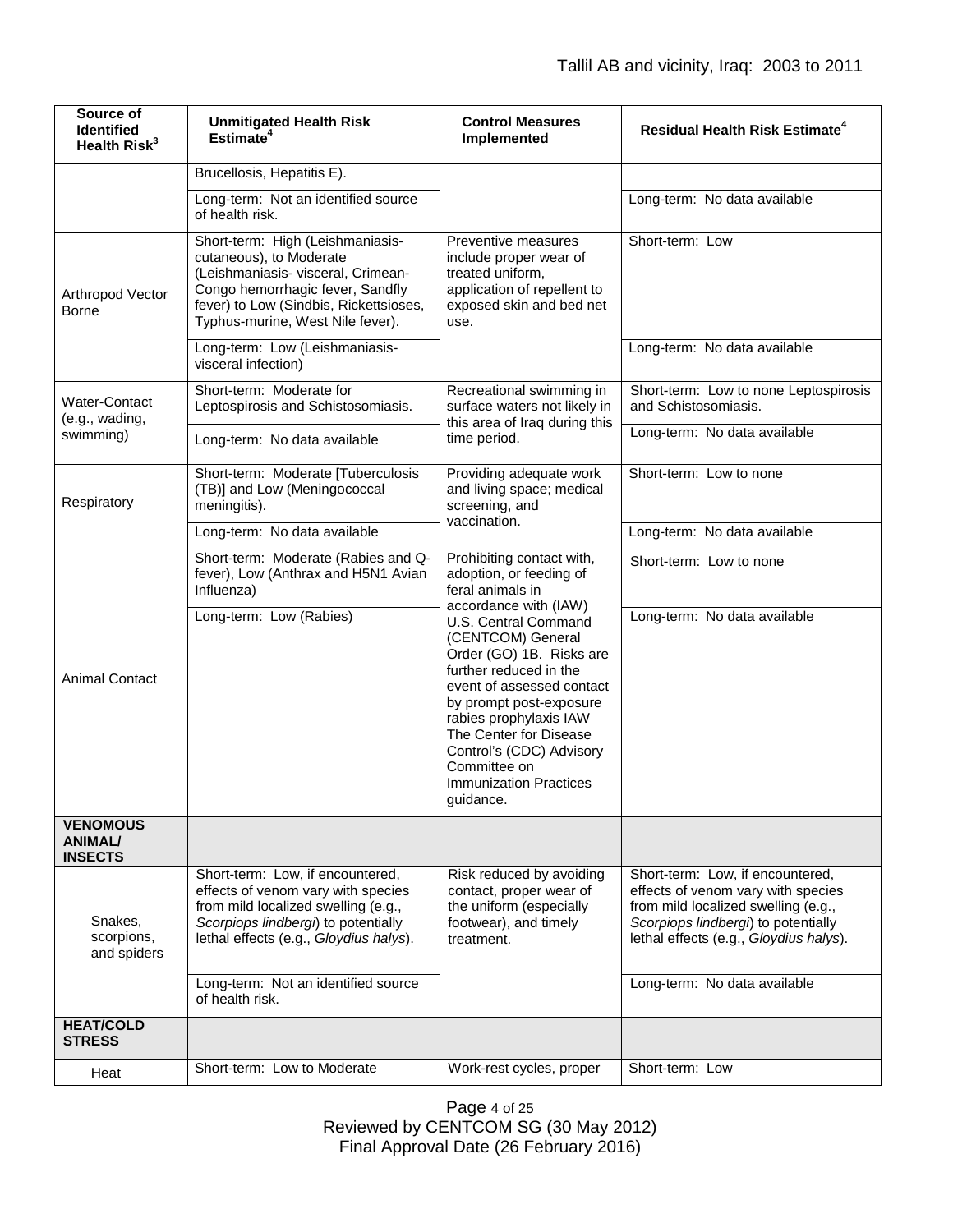| Source of<br><b>Identified</b><br>Health Risk <sup>3</sup> | <b>Unmitigated Health Risk</b><br>Estimate <sup>4</sup>                                                                                                                                                                  | <b>Control Measures</b><br>Implemented                                                                                                                                                                                                                                                                                                                                                       | Residual Health Risk Estimate <sup>4</sup>                                                                                                                                                                        |
|------------------------------------------------------------|--------------------------------------------------------------------------------------------------------------------------------------------------------------------------------------------------------------------------|----------------------------------------------------------------------------------------------------------------------------------------------------------------------------------------------------------------------------------------------------------------------------------------------------------------------------------------------------------------------------------------------|-------------------------------------------------------------------------------------------------------------------------------------------------------------------------------------------------------------------|
|                                                            | Long-term: Low, However, the health<br>risk may be greater to certain<br>susceptible persons-those older (i.e.,<br>greater than 45 years), in lesser<br>physical shape, or with underlying<br>medical/health conditions. | hydration and nutrition,<br>and Wet Bulb Globe<br>Temperature (WBGT)<br>monitoring.                                                                                                                                                                                                                                                                                                          | Long-term: Low; However, the risk<br>may be greater to certain susceptible<br>persons-those older (i.e., greater than<br>45 years), in lesser physical shape, or<br>with underlying medical/health<br>conditions. |
| Cold                                                       | Short-term: Low                                                                                                                                                                                                          | Risks from cold stress<br>reduced with protective<br>measures such as use of<br>the buddy system, limiting<br>exposure during cold<br>weather, proper wear of<br>issued protective clothing,<br>and proper nutrition and<br>hydration.                                                                                                                                                       | Short-term: Low risk of cold<br>stress/injury.                                                                                                                                                                    |
|                                                            | Long-term: Low, Long-term health<br>implications from cold injuries were<br>rare but could occur, especially from<br>more serious injuries such as<br>frostbite.                                                         |                                                                                                                                                                                                                                                                                                                                                                                              | Long-term: Low; Long-term health<br>implications from cold injuries were<br>rare but could occur, especially from<br>more serious injuries such as frostbite.                                                     |
| <b>NOISE</b>                                               |                                                                                                                                                                                                                          |                                                                                                                                                                                                                                                                                                                                                                                              |                                                                                                                                                                                                                   |
| Continuous<br>(Flightline, Power<br>Production)            | Short-term: High to Low, High risk to<br>individuals working near major noise<br>sources without proper hearing<br>protection.                                                                                           | Risks reduced by the use<br>of hearing protection and<br>noise barriers.                                                                                                                                                                                                                                                                                                                     | Short-term: Low risk to the majority of<br>personnel and to individuals working<br>near major noise sources who use<br>proper hearing protection.                                                                 |
|                                                            | Long-term: High to Low, High risk to<br>individuals working near major noise<br>sources without proper hearing<br>protection.                                                                                            |                                                                                                                                                                                                                                                                                                                                                                                              | Long-term: Low risk to the majority of<br>personnel and to individuals working<br>near major noise sources who use<br>proper hearing protection.                                                                  |
| <b>Unique</b><br>Incidents/<br><b>Concerns</b>             |                                                                                                                                                                                                                          |                                                                                                                                                                                                                                                                                                                                                                                              |                                                                                                                                                                                                                   |
| <b>Burn Pits</b>                                           | Low: Acute (short-term) symptoms<br>(such as eye, nose, throat, and lung<br>irritation) from short-term exposure to<br>smoke may occur.                                                                                  | Risks reduced by<br>limiting strenuous<br>physical activities when<br>air quality is especially<br>poor; and action such<br>as closing tent flaps,<br>windows, and doors.<br>Other control measures<br>include locating burn<br>pits downwind of<br>prevailing winds,<br>increased distance from<br>troop populations, and<br>improved waste<br>segregation and<br>management<br>techniques. | Low: Little or no health impacts at the<br>population level have been identified<br>by DOD as of the date of publication of<br>this summary.                                                                      |

<sup>1</sup> This Summary Table provides a qualitative estimate of population-based short- and long-term health risks associated with the general ambient and occupational environment conditions at Tallil AB and vicinity. It does not represent a unique individual exposure profile. Actual individual exposures and health effects depend on many variables. For example, while a chemical may be present in the environment, if a person does not inhale, ingest, or contact a specific dose of the chemical for adequate duration and frequency, then there may be no health risk. Alternatively, a person at a specific location may experience a unique exposure which could result in a significant individual exposure. Any such person seeking medical care should have their specific exposure documented in an SF600.

<sup>2</sup> This assessment is based on specific environmental sampling data and reports obtained from March 2003 through October 2011. Sampling

Page 5 of 25 Reviewed by CENTCOM SG (30 May 2012) Final Approval Date (26 February 2016)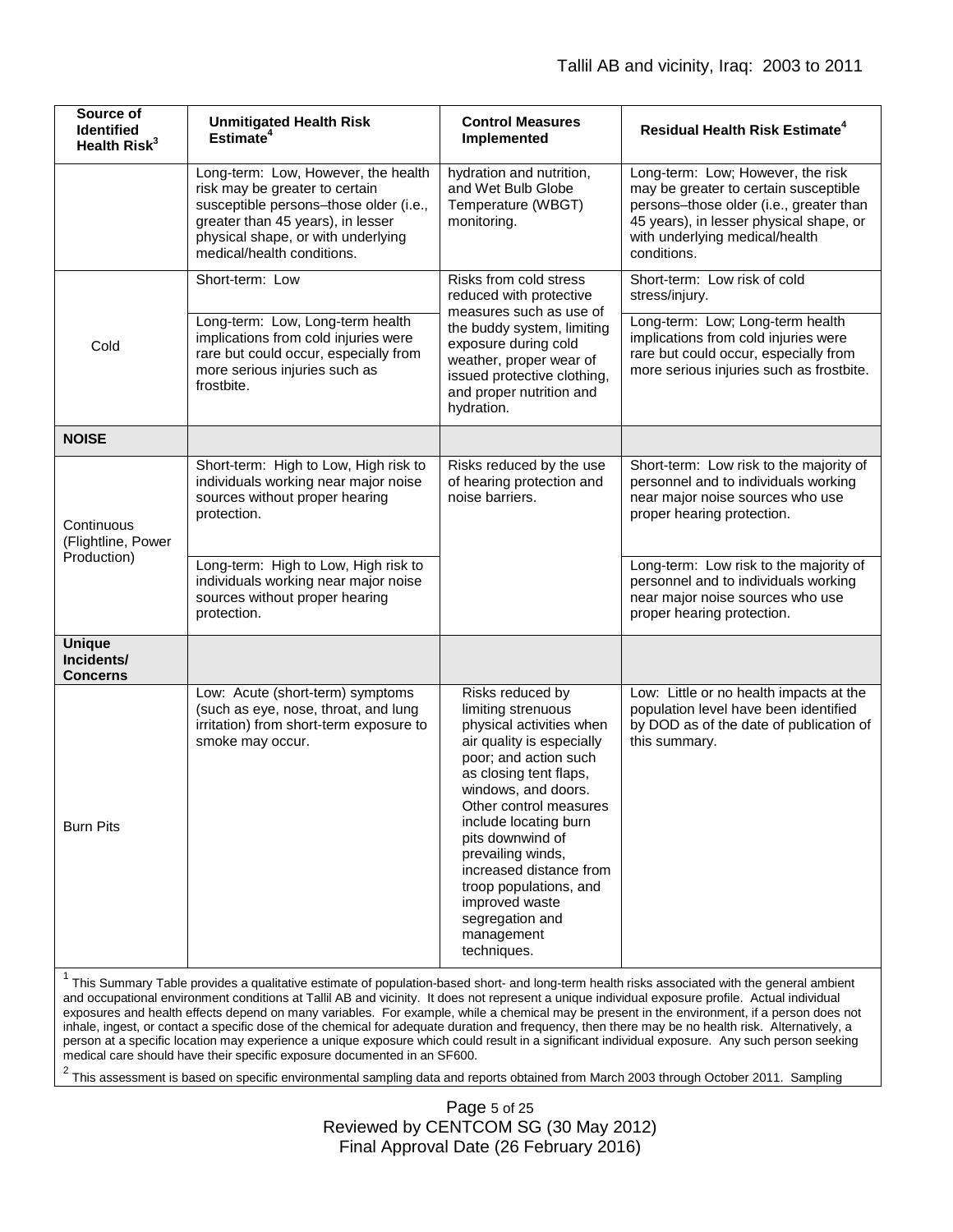| Source of<br>Identified<br>Health Risk <sup>3</sup> | <b>Unmitigated Health Risk</b><br><b>Estimate</b> | <b>Control Measures</b><br>Implemented | <b>Residual Health Risk Estimate<sup>4</sup></b> |
|-----------------------------------------------------|---------------------------------------------------|----------------------------------------|--------------------------------------------------|
|-----------------------------------------------------|---------------------------------------------------|----------------------------------------|--------------------------------------------------|

locations are assumed to be representative of exposure points for the camp population but may not reflect all the fluctuations in environmental quality or capture unique exposure incidents.

<sup>3</sup> This Summary Table is organized by major categories of identified sources of health risk. It only lists those sub-categories specifically identified and addressed at Tallil AB and vicinity. The health risks are presented as Low, Moderate, High or Extremely High for both short- and long-term health effects. The health risk level is based on an assessment of both the potential severity of the health effects that could be caused and probability of the exposure that would produce such health effects. Details can be obtained from the Army Public Health Center (Provisional) [APHC (Prov)]. Where applicable, "None Identified" is used when though an exposure was identified, no health risk of either a specific short- or long-term health effects were determined. More detailed descriptions of OEH exposures that were evaluated but determined to pose no health risk are discussed in the following sections of this report.

 $^4$  Health risks in this Summary Table are based on quantitative surveillance thresholds (e.g., endemic disease rates; host/vector/pathogen surveillance) or screening levels, e.g., Military Exposure Guidelines (MEGs) for chemicals*.* Some previous assessment reports may provide slightly inconsistent health risk estimates because quantitative criteria such as MEGs may have changed since the samples were originally evaluated and/or because this assessment makes use of all historic site data while previous reports may have only been based on a select few samples.

### **1 Discussion of Health Risks at Tallil AB and vicinity, Iraq by Source**

The following sections provide additional information about the OEH conditions summarized above. All risk assessments were performed using the methodology described in the U. S. Army Public Health Command Technical Guide 230, *Environmental Health Risk Assessment and Chemical Exposure Guidelines for Deployed Military Personnel* (Reference 5). All OEH risk estimates represent residual risk after accounting for preventive controls in place. Occupational exposures and exposures to endemic diseases are greatly reduced by preventive measures. For environmental exposures related to airborne dust, there are limited preventive measures available, and available measures have little efficacy in reducing exposure to ambient conditions.

### **2 Air**

#### 2.1 Site-Specific Sources Identified

Personnel deployed to Tallil AB and vicinity were exposed to various airborne contaminants as identified by monitoring and sampling efforts between March 2003 and April 2011. Sources of airborne contaminants at the base camp included diesel vehicle and generator exhaust, dust from unpaved roads and surfaces, operation of one cement plant, aircraft exhaust, incinerators, and burn pits. In addition, dust storms, periods of high winds, and vehicle traffic passing through moon dust (very fine silts with the consistency of talcum powder) contributed to particulate matter (PM) exposures above health-based MEGs at Tallil AB.

- 2.2 Particulate Matter, less than 10 microns  $(PM_{10})$
- *2.2.1 Sample data/Notes:*

Exposure Guidelines: Short Term (24-hour)  $PM_{10}$  (micrograms per cubic meter, (µg/m<sup>3</sup>):

- 
- Marginal MEG  $= 420$
- Critical MEG = 600

Long-term  $PM_{10}$  MEG ( $\mu$ g/m<sup>3</sup>):

• Negligible MEG = 250 • Not defined and not available.

Page 6 of 25 Reviewed by CENTCOM SG (30 May 2012) Final Approval Date (26 February 2016)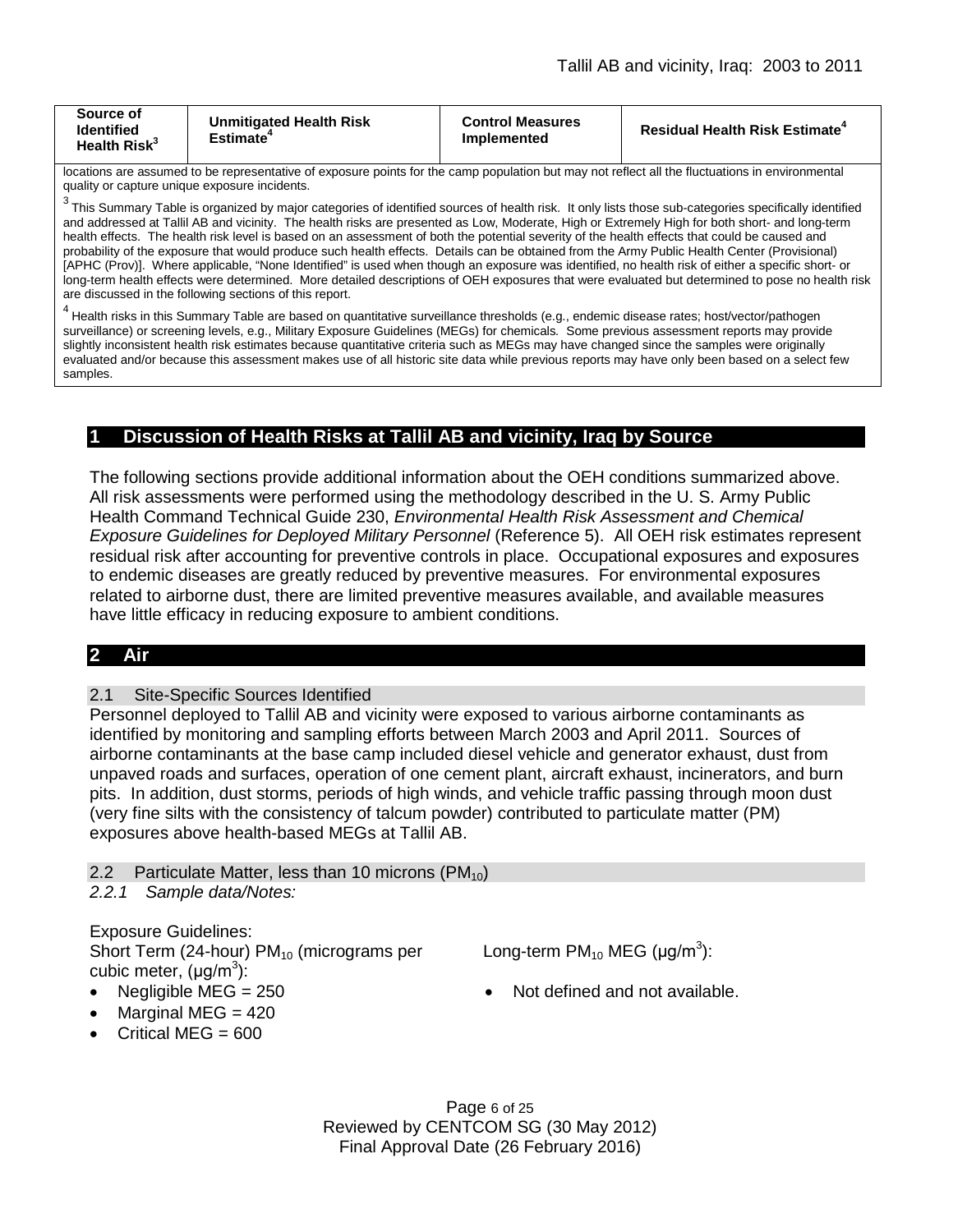A total of 225 valid  $PM_{10}$  air samples were collected from 2003-2004, and 2006-2010. The range of 24-hour PM<sub>10</sub> concentrations was 54 μg/m<sup>3</sup> –2497 μg/m<sup>3</sup> with an average concentration of 392 μg/m<sup>3</sup>.

There were no sampling data for 2005 and 2011.

# *2.2.2 Short-term health risk:*

**Variable (Low to High):** The short-term PM<sub>10</sub> health risk assessment estimate was low to high based on typical and peak  $PM_{10}$  concentrations, and the likelihood of exposure at these hazard severity levels. A low short-term health risk assessment estimate for typical  $PM_{10}$  exposure concentrations at Tallil AB and vicinity suggested the expected losses may have little or no impact on accomplishing the mission. A high short-term health risk assessment estimate for peak  $PM_{10}$  exposure concentrations suggested a significant degradation of mission capabilities with the inability to accomplish all parts of the mission, or the inability to complete the mission to standard if hazards occur during the mission (Reference 5, Table 3-2).

The hazard severity was marginal for average  $PM_{10}$  sample concentrations. The results suggested that the majority of personnel may have experienced notable eye, nose, or throat irritation and some respiratory effects. Some lost duty days may be expected. Pre-existing health conditions (e.g., asthma, or cardiopulmonary diseases) may be exacerbated.

The hazard severity was critical for the highest observed  $PM_{10}$  sample concentrations. During peak exposures at the critical hazard severity level, most, if not all, personnel may have experienced very notable eye, nose and throat irritation respiratory effects. Some personnel may not be able to perform assigned duties. Some lost-duty days may be expected. Those with a history of asthma or cardiopulmonary disease may experience more severe symptoms.

### *2.2.3 Long-term health risk:*

**Not evaluated because there are no available health guidelines.** The Environmental Protection Agency (EPA) has retracted its long-term National Ambient Air Quality Standard (NAAQS) for PM<sub>10</sub> due to an inability to link chronic health effects with chronic  $PM_{10}$  exposure levels.

2.3 Particulate Matter, less than 2.5 microns (PM<sub>2.5</sub>)

*2.3.1 Sample data/Notes:*

Exposure Guidelines:

Short Term (24-hour)  $PM_{2.5}$  ( $\mu$ g/m<sup>3</sup>):

- 
- Marginal MEG = 250 **•** Marginal MEG = 65
- Critical MEG  $= 500$

):  $\blacksquare$  Long-term (1-year) PM<sub>2.5</sub> MEGs (µg/m<sup>3</sup>):

- Negligible MEG =  $65$  Negligible MEG =  $15$ 
	-

A total of 141 valid PM<sub>2.5</sub> samples were collected in 2006-2011. The range of 24-hour PM<sub>2.5</sub> concentrations was 10 μg/m<sup>3</sup> – 614 μg/m<sup>3</sup> with an average concentration of 105 μg/m<sup>3</sup>. There were no sampling data for 2003-2005.

# *2.3.2 Short-term health risk:*

**Low:** The short-term PM<sub>2.5</sub> health risk assessment estimate was low to high based on typical and peak  $PM<sub>2.5</sub>$  concentrations, and the likelihood of exposure at these hazard severity levels. A low short-term health risk assessment estimate for typical PM<sub>2.5</sub> exposure concentrations at Tallil AB and vicinity suggested the expected losses may have little or no impact on accomplishing the mission. A

> Page 7 of 25 Reviewed by CENTCOM SG (30 May 2012) Final Approval Date (26 February 2016)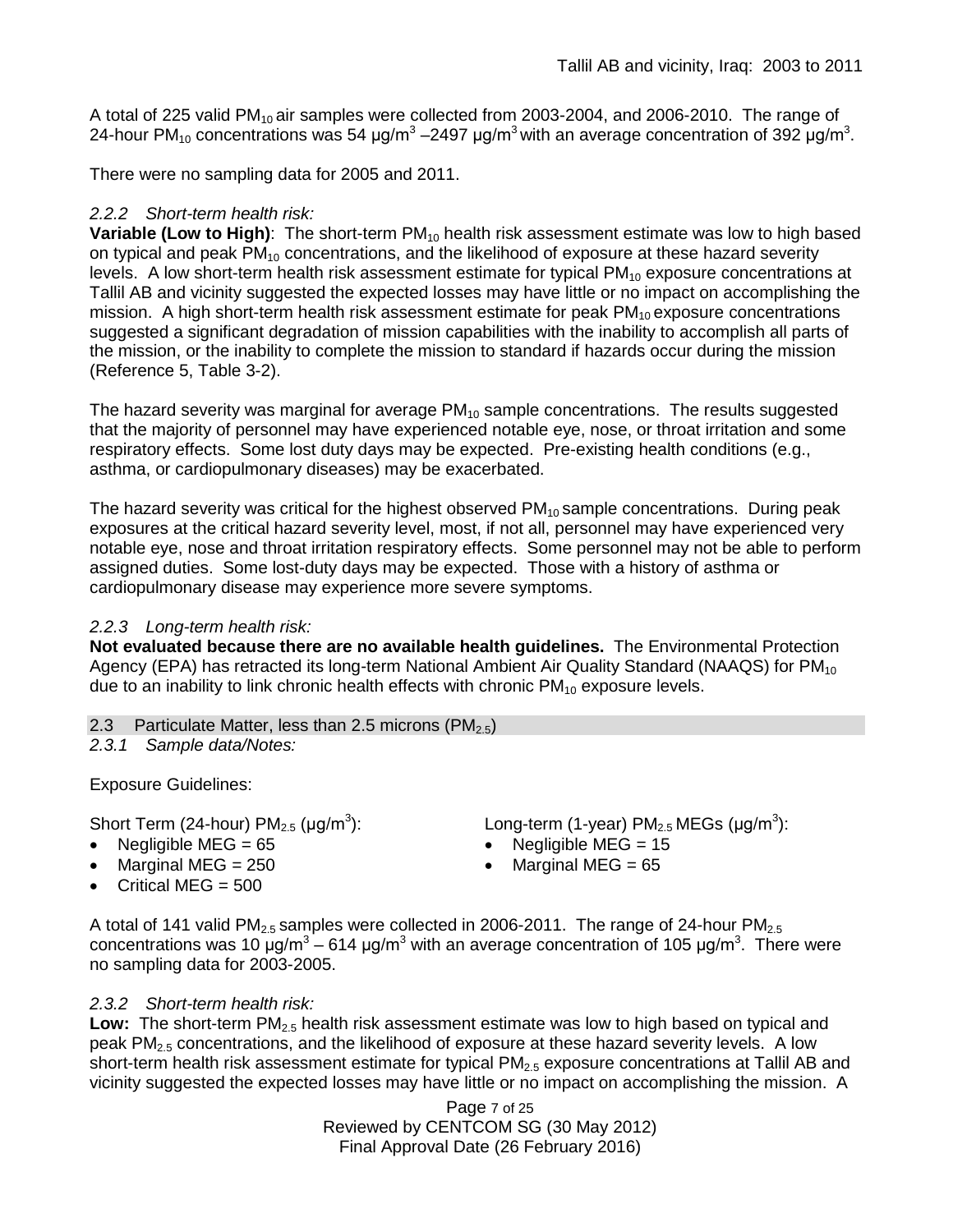high short-term health risk assessment estimate for peak  $PM<sub>2.5</sub>$  exposure concentrations suggested a significant degradation of mission capabilities with the inability to accomplish all parts of the mission, or the inability to complete the mission to standard if hazards occur during the mission (Reference 5, Table 3-2).

The hazard severity was negligible for average  $PM<sub>2.5</sub>$  exposures. The results indicated that a few personnel may have experienced notable eye, nose, and throat irritation; most personnel may experience only mild effects. Pre-existing health conditions (e.g., asthma, or cardiopulmonary diseases) may have been exacerbated. However, the data quantity was insufficient to characterize the potential short-term health risk from  $PM<sub>2.5</sub>$  exposure to U.S. personnel.

The hazard severity was critical for the highest observed  $PM<sub>2.5</sub>$  sample concentrations. During peak exposures at the critical hazard severity level, most, if not all, personnel may have experienced very notable eye, nose and throat irritation respiratory effects. Some personnel may not be able to perform assigned duties. Some lost-duty days may be expected. Those with a history of asthma or cardiopulmonary disease may experience more severe symptoms.

# *2.3.3 Long-term health risk:*

**Moderate:** The PM<sub>2.5</sub> long-term marginal MEG of 65  $\mu$ g/m<sup>3</sup> was exceeded by the average PM<sub>2.5</sub> concentrations in 2006 (69  $\mu$ g/m<sup>3</sup>), 2009 (134  $\mu$ g/m<sup>3</sup>), and 2010 (134  $\mu$ g/m<sup>3</sup>). With repeated exposures above the MEG, a small percentage of personnel may have increased risk for developing chronic health conditions such as reduced lung function or exacerbated chronic bronchitis, chronic obstructive pulmonary disease (COPD), asthma, atherosclerosis, or other cardiopulmonary diseases. Personnel with a history of asthma or cardiopulmonary disease were considered to be at particular risk. However, the data quantity was insufficient to characterize the potential long-term health risk from PM<sub>2.5</sub> exposure to U.S. personnel.

# 2.4 Airborne Metals from  $PM_{10}$

### *2.4.1 Sample data/Notes:*

A total of 207 valid  $PM_{10}$  airborne metal samples were collected at Tallil AB and vicinity from 2003-2004, and 2006-2010. There were no sampling data for 2005 and 2011.

# *2.4.2 Short-term health risk:*

In 2006, vanadium had a maximum concentration (1.69  $\mu$ g/m<sup>3</sup>) that exceeded the 14-day negligible MEG (0.55  $\mu$ g/m<sup>3</sup>). Short-term risk for vanadium was low. Confidence in the risk estimate was medium.

# *2.4.3 Long-term health risk:*

In 2006, aluminum average concentration (7.2  $\mu$ g/m<sup>3</sup>) exceeded its long-term 1-Year negligible MEG (3.4  $\mu$ g/m<sup>3</sup>), cobalt average concentration (0.0077  $\mu$ g/m<sup>3</sup>) exceeded its long-term 1-Year negligible MEG (5.3 E-07  $\mu$ g/m<sup>3</sup>), and vanadium average concentration (0.19  $\mu$ g/m<sup>3</sup>) exceeded its long-term 1-Year negligible MEG (0.069  $\mu$ g/m<sup>3</sup>). Long-term risk for aluminum, cobalt and vanadium was low. Confidence in the risk estimate is medium.

### 2.5 Volatile Organic Compounds (VOCs)

The likely sources of VOCs on Tallil AB and vicinity were the result of fuel storage and transfers between storage tanks, vehicles and aircraft.

> Page 8 of 25 Reviewed by CENTCOM SG (30 May 2012) Final Approval Date (26 February 2016)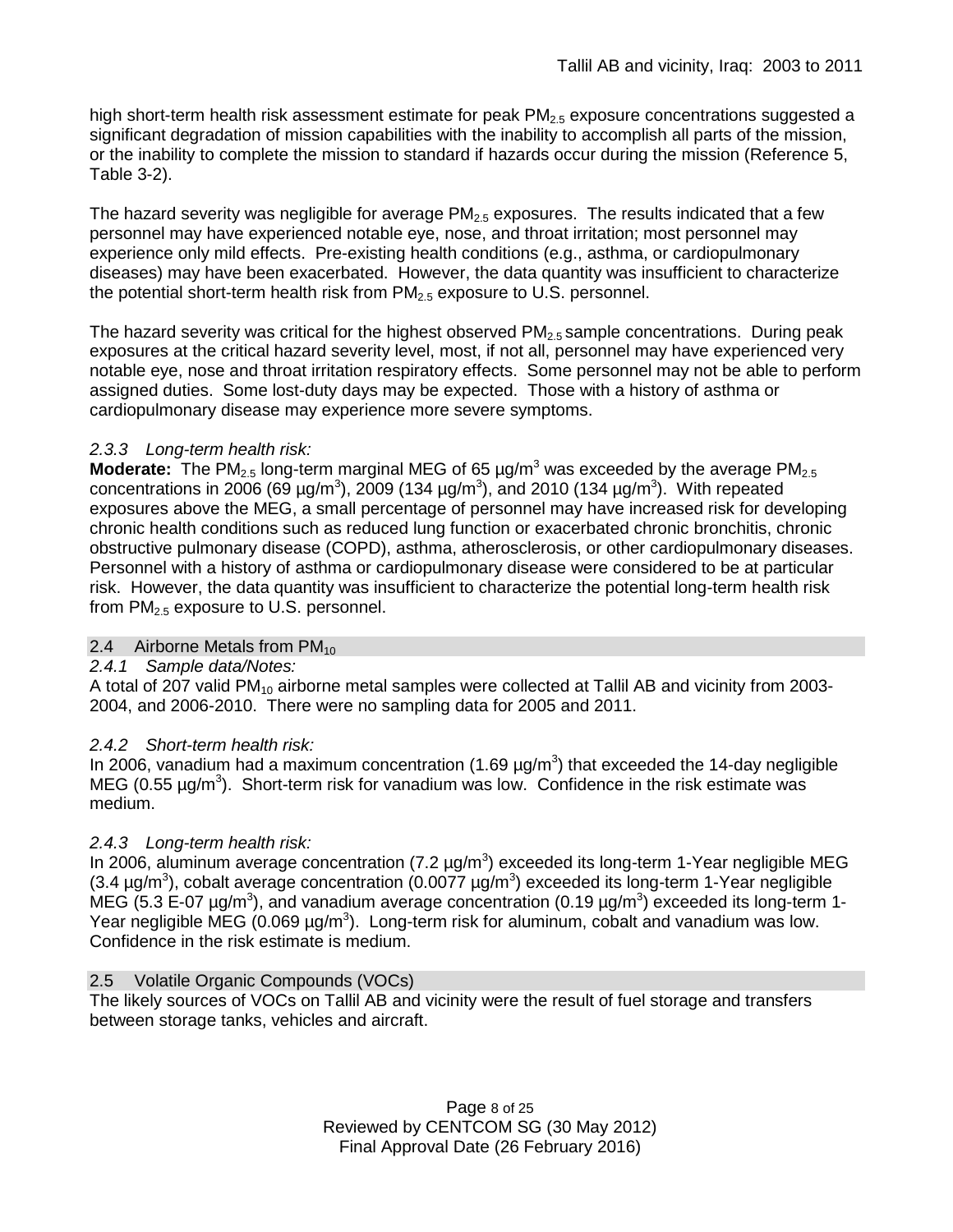### *2.5.1 Sample data/Notes:*

The health risk assessment was based on average and peak concentrations of 14 valid volatile organic chemical (VOC) air samples collected between January 2004 and June 2008. None of the analyzed VOC pollutants was found at concentrations above short- or long-term MEGs.

#### *2.5.2 Short and long-term health risks:*

None identified based on available sampling data**.** 

# **3 Soil**

#### 3.1 Site-Specific Sources Identified

#### *3.1.1 Sample data/Notes:*

Analytical data for 42 soil samples collected at Tallil AB and vicinity between April 2003 and October 2011 were available and were assessed for metals, inorganic and organic chemicals, pesticides and herbicides. For the health risk assessment, personnel were assumed to remain at this location for approximately 1 year. No health hazards were identified from surface soil samples collected.

#### *3.1.2 Short-term health risk:*

Currently, sampling data for soil are not evaluated for short-term (acute) health risks.

#### *3.1.3 Long-term health risk:*

No parameters exceeded 1-year Negligible MEGs.

#### **4 Water**

In order to assess the risk to U.S. personnel from exposure to water in theater, the Army Public Health Center (Provisional) (APHC (Prov)) identified the most probable exposure pathways based on available information. The water exposures considered were the ingestion of water used for drinking and the use of water for non-drinking purposes (such as personal hygiene, or showering).

#### 4.1 Drinking Water

#### *4.1.1 Site-Specific Sources Identified*

The primary source of drinking water at Tallil AB and vicinity was bottled water and Reverse Osmosis Water Purification Unit (ROWPU)-treated water. Routine field tests conducted by Preventive Medicine and Veterinary personnel and contractors include bacteriological and physical inspection.

#### *4.1.2 Sample data/Notes*

Ten drinking water samples were assessed to determine the short-term and long-term health risks. Drinking water samples used in this assessment include one bottled water sample received in 2009, and ROWPU-treated water samples received in 2003 (one sample), 2004 (one sample), 2006 (one sample), 2009 (three samples), 2010 (one sample), and 2011 (two samples). All other years have no samples with which to characterize that particular year.

#### *4.1.3 Short-term health risk:*

In 2006, boron [0.99 milligrams per liter (mg/L)] exceeded its 14-day 15 liters per day (L/d) Negligible MEG (0.93 mg/L); magnesium (120 mg/L) exceeded its 14-day 15L/d Negligible MEG (30 mg/L); and sulfate (870 mg/L) exceeded its 14-day 15L/d Negligible MEG (250 mg/L) for short-term health risk.

> Page 9 of 25 Reviewed by CENTCOM SG (30 May 2012) Final Approval Date (26 February 2016)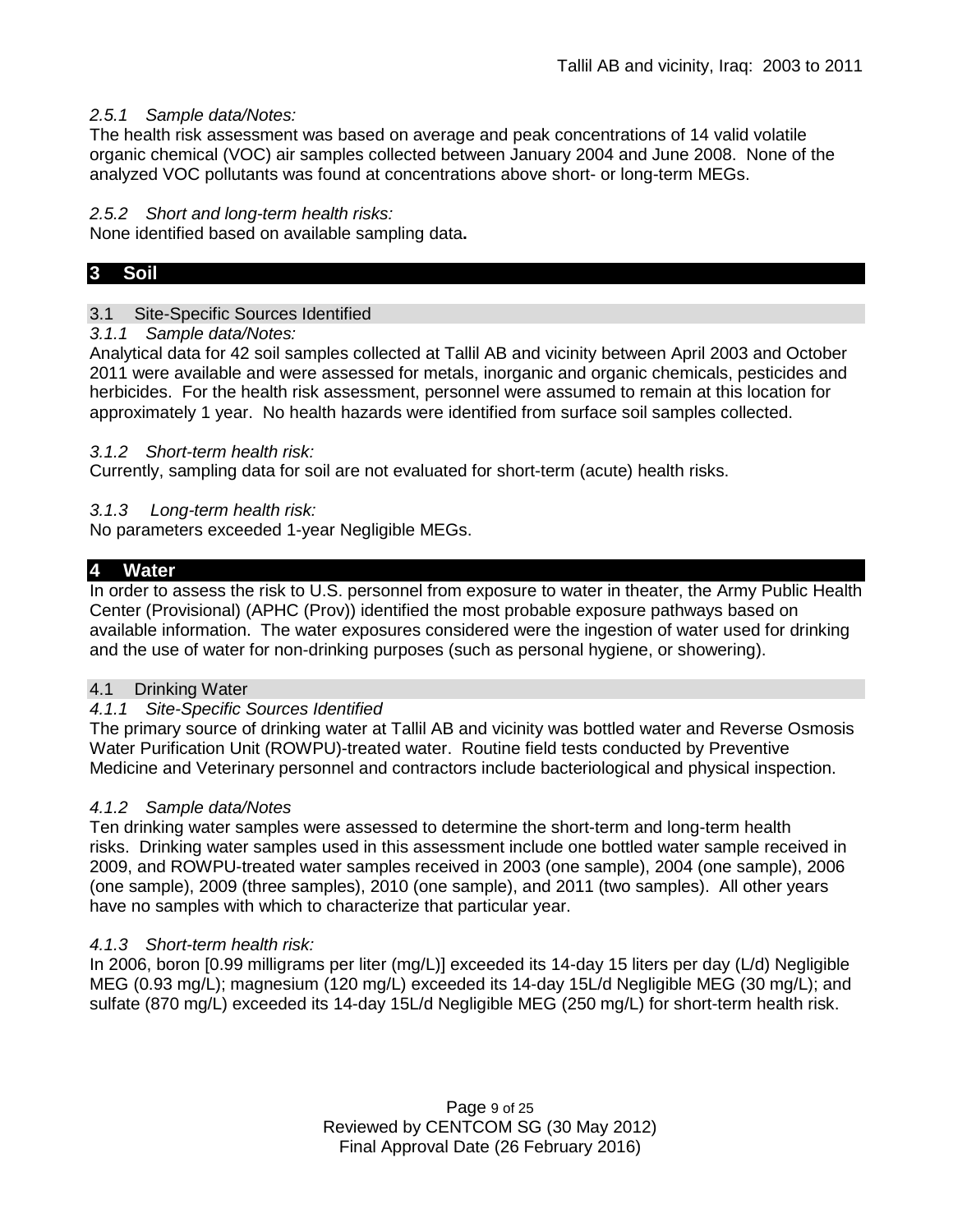TB MED 577 notes that the health effects for drinking water with a high concentration of magnesium and sulfate are an increased risk of laxative effects and an increased susceptibility to dehydration because of the increased risk of laxative effects (Reference 8).

### *4.1.4 Long-term health risk:*

The environmental health risk assessment identified chloride, chromium, magnesium, and sulfate as potential long-term health risks. However, long-term MEGs are not available for chloride, chromium, magnesium, and sulfate therefore long-term health risk associated with these chemicals could not be evaluated.

### 4.2 Water: Used for Other Purposes (Personal Hygiene, Showering, etc.)

### *4.2.1 Site-Specific Sources Identified*

U.S. personnel used the ROWPU-treated water supply and raw well water at Tallil AB and vicinity for non-drinking purposes (i.e., personal hygiene, and showering, etc.).

### *4.2.2 Sample data/Notes*

Forty-five non-drinking water samples were assessed to determine the short and long-term health risk. Water samples representing non-drinking water were collected in 2003 (four samples), 2004 (four samples), 2005 (four samples), 2008 (three samples), 2009 (18 samples), 2010 (11 samples), and 2011 (one sample).

### *4.2.3 Short-term health risk:*

None identified based on available sampling data**.** No parameters exceeded 2.5 times the 14-day, 5 L/d Negligible MEGs.

### *4.2.4 Long-term health risk:*

The environmental health risk assessment identified chloride, chromium, magnesium, nickel, and sulfate as potential long-term health risk. Long-term MEGs are not available for chloride, chromium, magnesium, nickel, sulfate, and trichloroacetic acid, therefore long-term health risk associated with these chemicals could not be evaluated. Confidence in risk estimate is low.

# **5 Military Unique**

# 5.1 Chemical Biological, Radiological Nuclear (CBRN) Weapons:

No specific hazard sources were documented in Defense Occupational and Environmental Health Readiness System (DOEHRS) or the Military Exposure Surveillance Library (MESL) from March 2003 through October 2011 timeframe (References 1 and 9).

### 5.2 Depleted Uranium (DU):

A preliminary environmental assessment noted that U.S. military equipment and foreign material and weapon systems found at Tallil AB and vicinity could contain DU (Reference 10). Such items include spent munitions and air-to-air missile warhead aircraft counterweights. Workers handling DU munitions were exposed to minimal levels of radiation and exposure was far below permissible exposure limits. Evidence of spent DU munitions or DU fragments was not found in the soil or dust. Depleted uranium was not considered a hazard at Tallil AB and vicinity.

### 5.3 Ionizing Radiation:

Medical radiography was utilized in the Expeditionary Medical Squadron Clinic. The radiology technician was the only individual enrolled in the thermoluminescent dosimetry (TLD) program, with

> Page 10 of 25 Reviewed by CENTCOM SG (30 May 2012) Final Approval Date (26 February 2016)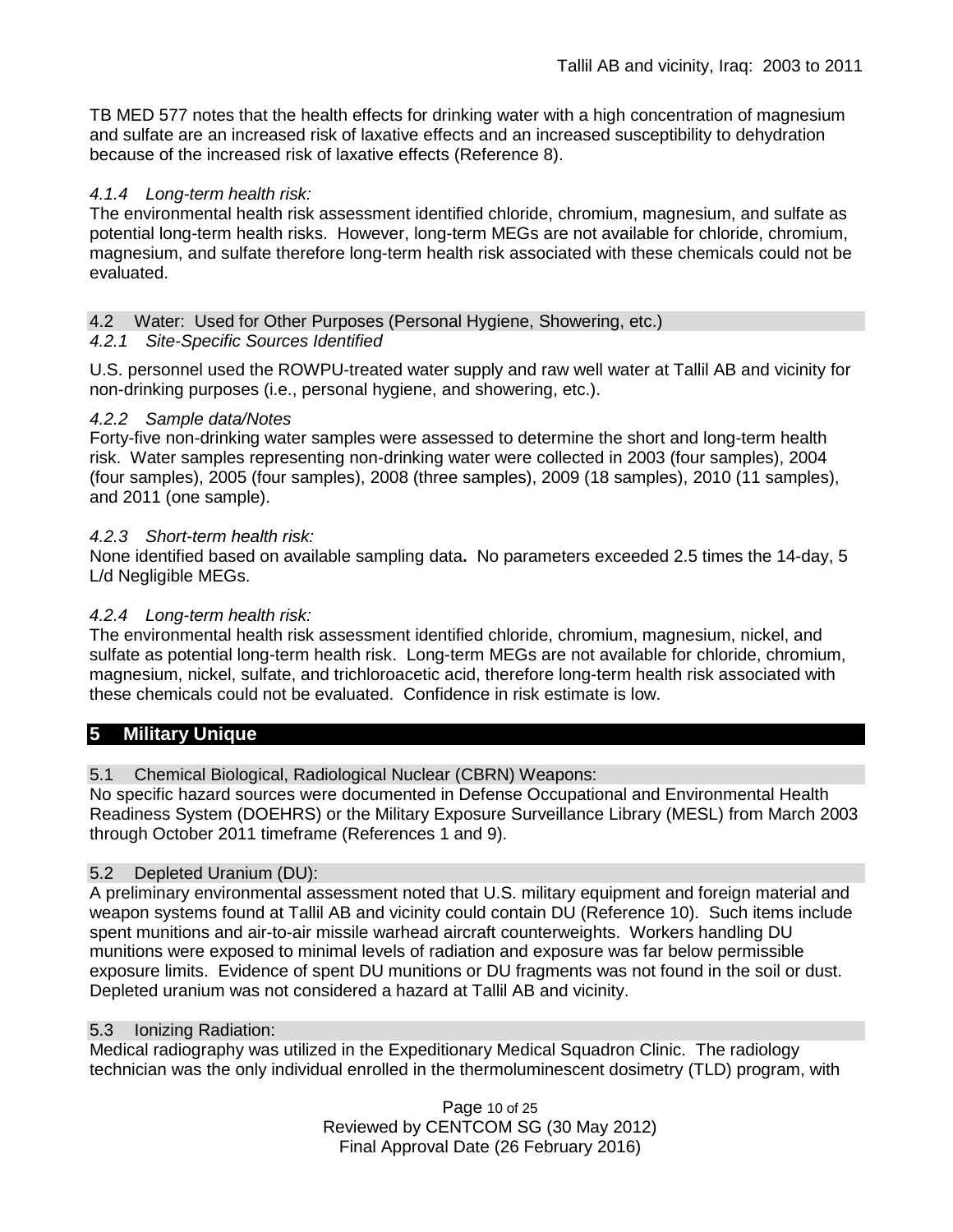no exposures recorded. Radioactive materials were used in CBRN detection equipment, aircraft ice detection systems, self-luminous dials and gauges, and other generally licensed devices. All radioactive material testing documented in the MESL indicated no detectable radiation or effective radiation doses well below the dose limits (Reference 11).

### 5.4 Non-Ionizing Radiation:

### Lasers:

Aircraft (including unmanned aerial systems) were equipped with lasers (Reference 12). Specific health hazards associated with each laser were documented in the DOEHRS-IH. Administrative procedures were in place to reduce incidents and awareness is extended to promote safety.

# Radio Frequency Radiating (RFR) Sources:

Many RFR sources were operated/maintained at the Tallil AB and vicinity, such as radars, vehicular radios, back pack radios, ground emplaced radios, avionics radios, wireless LAN, Satellite Communications Systems, Counter Remote Control Improvised Explosive Device Electronic Warfare Systems, and Cellular and Mobile Phones (Reference 13). RFR system operators and maintenance personnel were the only individuals potentially at risk from exposure to RFR that exceeded the standards. This risk was minimal if safety procedures documented in the system technical manuals were observed. Aircraft and ground-based emitters had administrative processes in place to reduce the potential for exposures and ensure personnel are not within the uncontrolled environment hazard distance. The safety controls for other sources were typically addressed in the technical manuals specific to the particular system. Operator and maintenance personnel should have been aware of safety precautions associated with their RFR sources. Operators of these systems were aware to notify Bioenvironmental Engineering for any potential exposure to RF radiation for investigation and documentation. Observance of the safety precautions precluded personnel from exposure to RFR that exceeds the Department of Defense standards and the standards for the individual services.

# Other Non-Ionizing Radiation Sources:

Personnel performing minor arc welding and oxy-acetylene cutting encounter ultraviolet radiation but personal protective equipment was used to minimize the hazard severity and probability (Reference 14).

# **6 Endemic Diseases[1](#page-10-0)**

<span id="page-10-0"></span>-

This document lists the endemic diseases reported in the region, its specific health risks and severity and general health information about the diseases. In addition, site-specific information from the MESL database was used. CENTCOM Modification (MOD) 12 (Reference15) lists deployment requirements, to include immunizations and chemoprophylaxis, in effect during the timeframe of this POEMS.

# 6.1 Foodborne and Waterborne Diseases

Food borne and waterborne diseases in the area are transmitted through the consumption of local food and water. Local unapproved food and water sources (including ice) are heavily contaminated with pathogenic bacteria, parasites, and viruses to which most U.S. Service Members have little or no natural immunity. Effective host nation disease surveillance does not exist within the country. Only a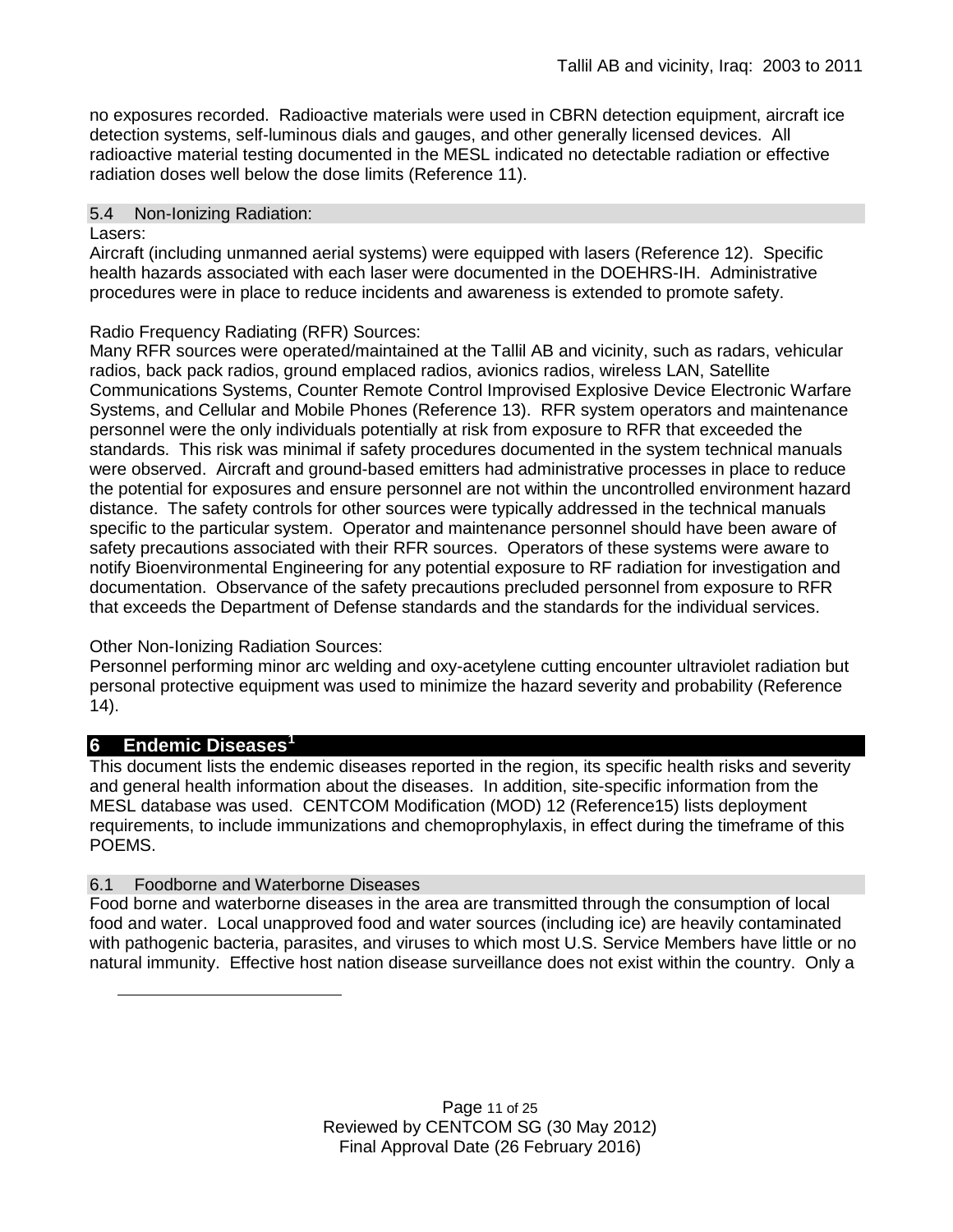small fraction of diseases are identified or reported in host nation personnel. Diarrheal diseases are expected to temporarily incapacitate a very high percentage of U.S. personnel within days if local food, water, or ice is consumed. Hepatitis A and typhoid fever infections typically cause prolonged illness in a smaller percentage of unvaccinated personnel. Vaccinations are required for DOD personnel and contractors. In addition, although not specifically assessed in this document, significant outbreaks of viral gastroenteritis (e.g., norovirus) and food poisoning (e.g., Bacillus cereus, Clostridium perfringens, Staphylococcus) may occur. Key disease risks are summarized below:

Mitigation strategies were in place and included consuming food and water from approved sources, vaccinations (when available), frequent hand washing and general sanitation practices.

### *6.1.1 Diarrheal diseases (bacteriological)*

**High, mitigated to Low**: Unmitigated health risk to U.S. personnel was high year round. Diarrheal diseases (bacteriological) could be expected to temporarily incapacitate a very high percentage of personnel (potentially over 50% per month) within days if local food, water, or ice was consumed. Field conditions (including lack of hand washing and primitive sanitation) may facilitate person-toperson spread and epidemics. Typically, these result in mild disease treated in outpatient setting; recovery and return to duty in less than 72 hours with appropriate therapy. A small proportion of infections may require greater than 72 hours limited duty, or hospitalization.

# *6.1.2 Hepatitis A*

**High, mitigated to Low:** Unmitigated health risk to U.S. personnel was high year round. U.S. Personnel did not drink untreated water, and vaccination for Hepatitis A is required for deployment into the CENTCOM Area of Responsibility (AOR). Hepatitis A typically occurs after consumption of fecally contaminated food or water or through direct fecal-oral transmission under conditions of poor hygiene and sanitation. Field conditions (including primitive sanitation, lack of hand washing) may facilitate outbreaks driven by person-to-person spread. A typical case involves 1 to 3 weeks of debilitating symptoms, sometimes initially requiring inpatient care; recovery and return to duty may require a month or more.

### *6.1.3 Typhoid/paratyphoid Fever*

**High, mitigated to Low:** Unmitigated health risk to U.S. personnel was high year round. Risk was typically highest following spring floods. Typhoid and paratyphoid fever are acquired through the consumption of fecally contaminated food or water. The two diseases are clinically similar, and in areas where they are endemic, typhoid typically accounts for 90% of cases. Asymptomatic carriers are common with typhoid and contribute to sustained transmission. In countries with a mixture of primitive and modern sanitation and hygiene, outbreaks of typhoid fever can occur and may involve all age groups. A small number of cases (less than 1% per month attack rate) could occur among unvaccinated personnel consuming local food, water, or ice. With appropriate treatment, typhoid and paratyphoid fever are debilitating febrile illnesses typically requiring 1 to 7 days of supportive care, followed by return to duty.

### *6.1.4 Diarrhea - protozoal*

**Moderate, mitigated to Low:** Unmitigated health risk to U.S. personnel was moderate year round. Risk was typically highest following spring floods. In general, *Cryptosporidium* spp., *Entamoeba histolytica*, and *Giardia lamblia* were the most common protozoal causes of diarrhea wherever sanitary conditions were significantly below U.S. standards. A small number of cases (less than 1% per month attack rate) could occur among personnel consuming local food, water, or ice. Outbreaks affecting a higher percentage of personnel were possible with *Cryptosporidium*. Symptomatic cases may vary in severity; typically mild disease demonstrating recovery and return to duty in less than 72

> Page 12 of 25 Reviewed by CENTCOM SG (30 May 2012) Final Approval Date (26 February 2016)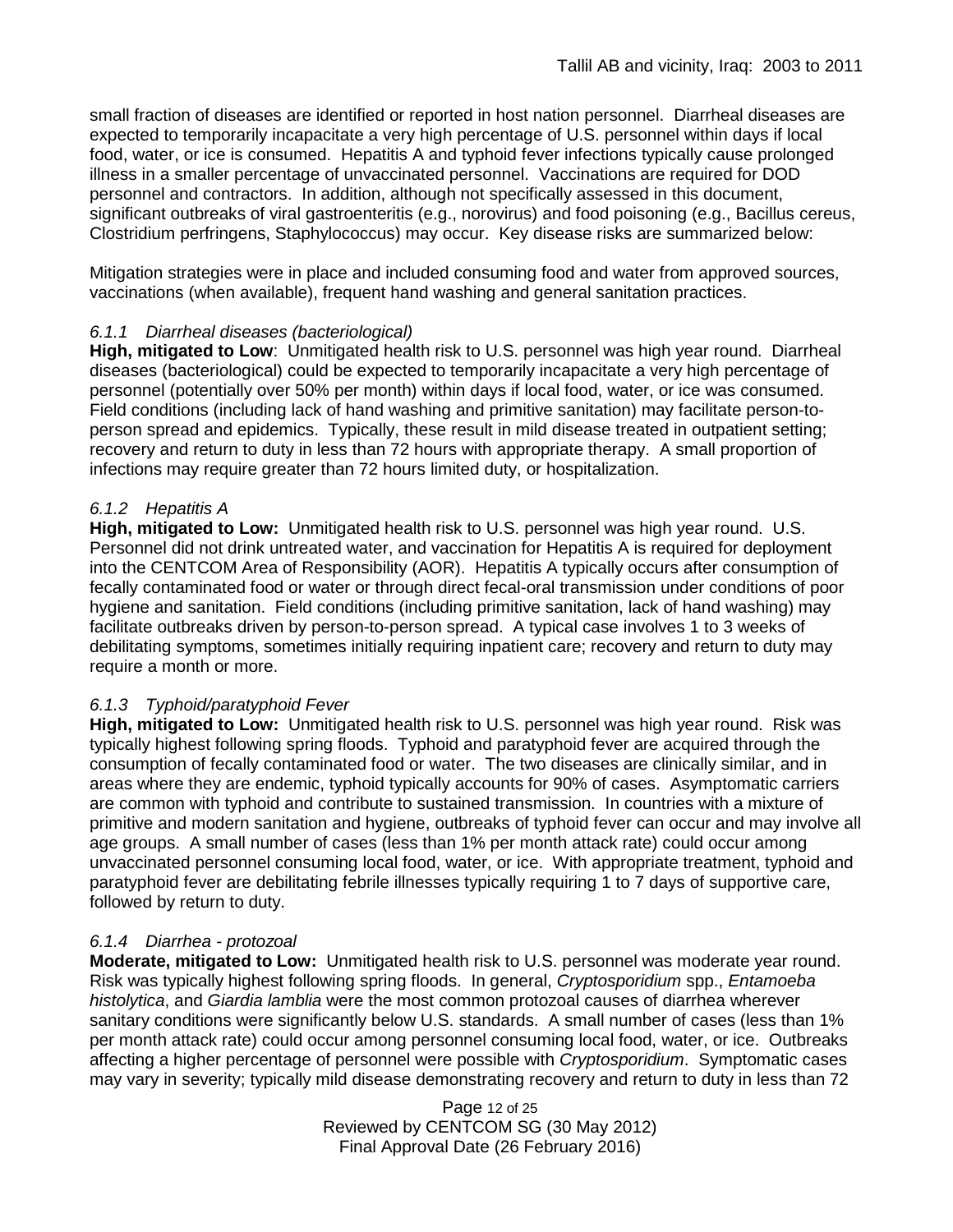hours with appropriate therapy; severe cases may require 1 to 7 days of supportive care, followed by return to duty.

### *6.1.5 Brucellosis*

**Moderate, mitigated to Low:** Unmitigated health risk to U.S. personnel was moderate year round. Brucellosis is a common disease in cattle, sheep, goats, swine, and some wildlife species in most developing countries. Humans contract brucellosis through consumption of contaminated dairy products (or foods made with such products) or by occupational exposures to infected animals. The health risk from direct animal contact was likely to be highest in rural areas where livestock were present. The health risk from contaminated dairy products exists countrywide, including urban areas. Rare cases (less than 0.1% per month attack rate) could occur among personnel consuming local dairy products or having direct contact with livestock. With appropriate treatment, brucellosis is a febrile illness of variable severity, potentially requiring inpatient care; convalescence is usually over 7 days even with appropriate treatment.

### *6.1.6 Diarrhea - cholera*

**Moderate, mitigated to Low:** Unmitigated health risk to U.S. personnel was moderate year round. Development of symptomatic cholera requires exposure to large inoculums and typically is associated with ingestion of heavily contaminated food or water. Person-to-person spread of cholera occurs very infrequently, if at all. The majority of infections (75% or more, depending on biotype) among healthy adults are very mild or asymptomatic. Only a small percentage of infections are severe. Because cholera frequently causes serious public health impact, cholera cases are more likely to be reported under the International Health Regulations than other types of diarrhea. Rare cases (less than 0.1% per month attack rate) could occur among personnel consuming local food, water, or ice. Most symptomatic cases are mild, with recovery and return to duty in less than 72 hours on appropriate outpatient treatment; severe cases may require 1-7 days of supportive or inpatient care, followed by return to duty.

### *6.1.7 Hepatitis E*

**Low:** Unmitigated health risk to U.S. personnel was low year round. Risk was typically highest following spring floods. Hepatitis E occurs in four major genotypes. Genotypes 1 and 2, found primarily in Africa and Asia, cause large numbers of sporadic cases, as well as large outbreaks. Fecal contamination of drinking water is the most common source of exposure for these genotypes. Large outbreaks are usually associated with particularly severe breakdowns in baseline sanitation, as often occurs during heavy rainfall which increases mixing of sewage and drinking water sources. Secondary household cases from person-to-person transmission are uncommon. Unlike hepatitis A, where local populations living in poor sanitary conditions were usually highly immune from childhood exposures, immunity levels for hepatitis E were often much lower, even in areas of extremely poor sanitation. Typically, outbreaks of hepatitis E occur primarily among adults. Although data are insufficient to assess potential disease rates, we cannot rule out rates approaching 1% per month among personnel consuming local food, water, or ice. Rates may exceed 1% per month for personnel heavily exposed during outbreaks in the local population. Typical case involves 1 to 3 weeks of debilitating symptoms, sometimes initially requiring inpatient care; recovery and return to duty may require a month or more.

# *6.1.8 Short-term health risk:*

**Low/None:** The overall short-term unmitigated health risk associated with other food borne and waterborne diseases at Tallil AB and vicinity was considered high (bacterial diarrhea, hepatitis A, typhoid fever), moderate (diarrhea-protozoal, diarrhea-cholera, brucellosis), and low (Hepatitis E) if local food or water was consumed. Confidence in the risk estimate was medium.

> Page 13 of 25 Reviewed by CENTCOM SG (30 May 2012) Final Approval Date (26 February 2016)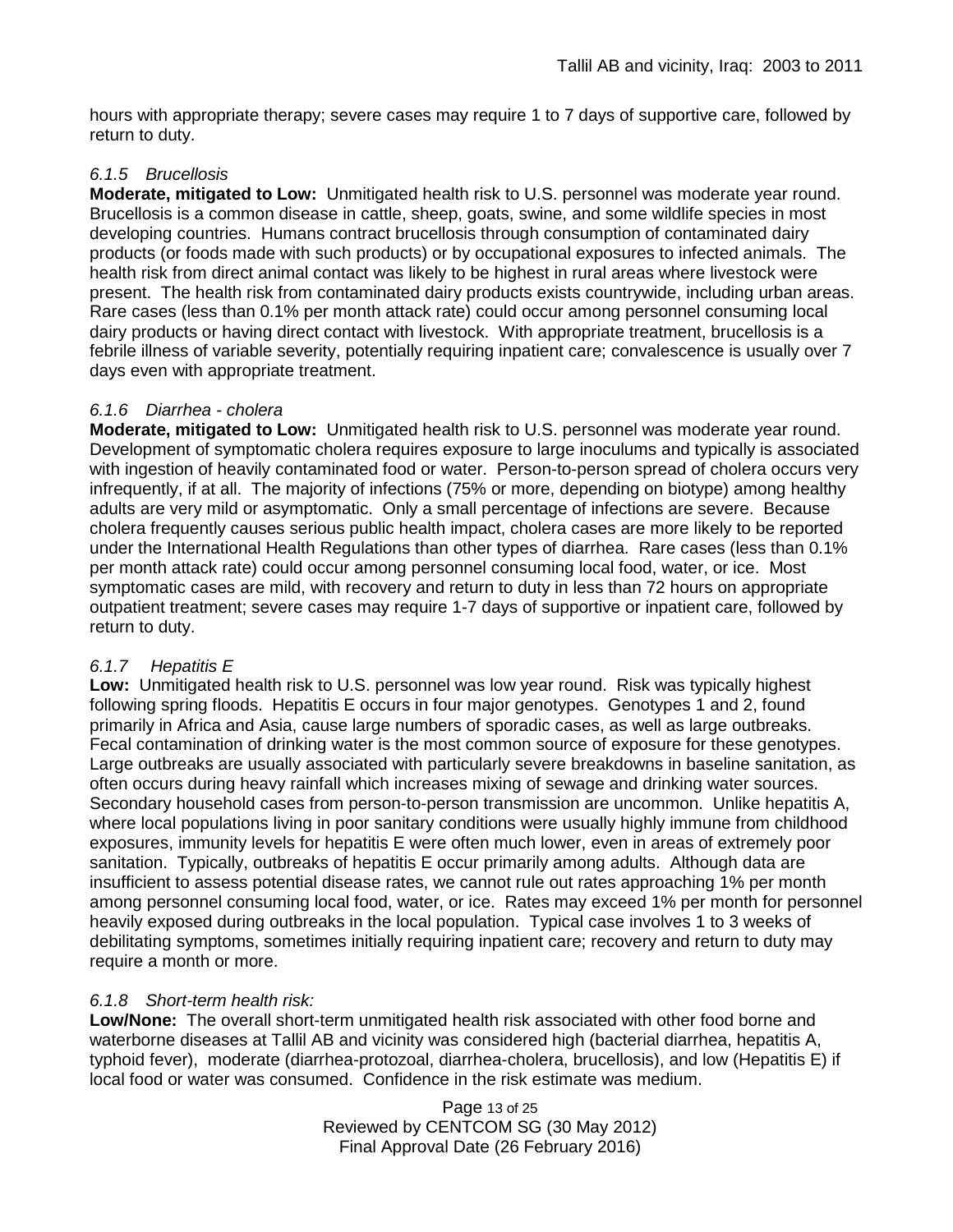### *6.1.9 Long-term health risk:*

**None identified based on available data**.Confidence in the risk estimate was medium.

#### 6.2 Arthropod Vector-Borne Diseases

During the warmer months, the climate and ecological habitat support populations of arthropod vectors, including mosquitoes, ticks, mites, and sandflies. Significant disease transmission is sustained countrywide, including urban areas. Mitigation strategies were in place and included proper wear of treated uniforms, application of repellent to exposed skin, and use of bed nets and chemoprophylaxis (when applicable). Additional methods included the use of pesticides, reduction of pest/breeding habitats, and engineering controls.

### *6.2.1 Malaria*

**None**: Indigenous transmission of malaria in Iraq was eliminated as of 2008 reducing risk among personnel exposed to mosquito bites to None.

#### *6.2.2 Leishmaniasis-cutaneous*

**High, mitigated to Moderate:** Unmitigated health risk to U.S. personnel was high with seasonal transmission (April-November). Leishmaniasis-cutaneous (CL) (acute form) is transmitted by sandflies. The incubation period for CL is weeks to months. According to a 2003 executive summary, approximately, one-tenth of Soldiers deployed to Operation Iraqi Freedom were exposed to CL in the vicinity of Tallil AB (References 11 and 16). Large lesions and lesions on the face, ear, hand, foot or joint of Soldiers require evacuation for further evaluation and treatment. Small lesions, even if left untreated, will heal spontaneously within weeks or months.

#### *6.2.3 Sandfly fever*

**Moderate, mitigated to Low:** Unmitigated health risk to U.S. personnel was moderate with seasonal transmission (May-June and September-October). The disease is transmitted by sandflies, which typically bite at night and breed in dark places rich in organic matter, particularly in rodent or other animal burrows. Rare cases are possible. Although data are insufficient to assess potential disease rates, 1% to 10% of personnel could be affected per month under worst-case conditions with no mitigation measures in place. Incidents can result in debilitating febrile illness typically requiring 1 to 7 days of supportive care followed by return to duty.

### *6.2.4 Leishmaniasis – visceral*

**Moderate, mitigated to Low:** Unmitigated health risk to U.S. personnel was moderate with seasonal transmission (April-November). Leishmaniasis-visceral is transmitted by sandflies. Rare cases are possible among personnel exposed to sandfly bites in areas with infected humans, dogs, or other reservoir animals. Asymptomatic chronic infections may occur and may become symptomatic years later.When symptomatic, causes a severe febrile illness, which typically requires hospitalization with convalescence over 7 days. According to a 2003 executive summary, there have been no confirmed cases of visceral leishmaniasis among troops deployed to Operation Iraqi Freedom (References 11 and 16).

### *6.2.5 Crimean-Congo hemorrhagic fever*

**Moderate, mitigated to Low:** Unmitigated health risk to U.S. personnel was moderate year round. Crimean-Congo hemorrhagic fever (CCHF) infections can occur as sporadic cases or clusters of cases, and are associated with tick bites or occupational contact with blood or secretions from infected animals. Outbreaks of CCHF occur infrequently. It is a very severe illness typically requiring intensive care with fatality rates from 5% to 50%.

> Page 14 of 25 Reviewed by CENTCOM SG (30 May 2012) Final Approval Date (26 February 2016)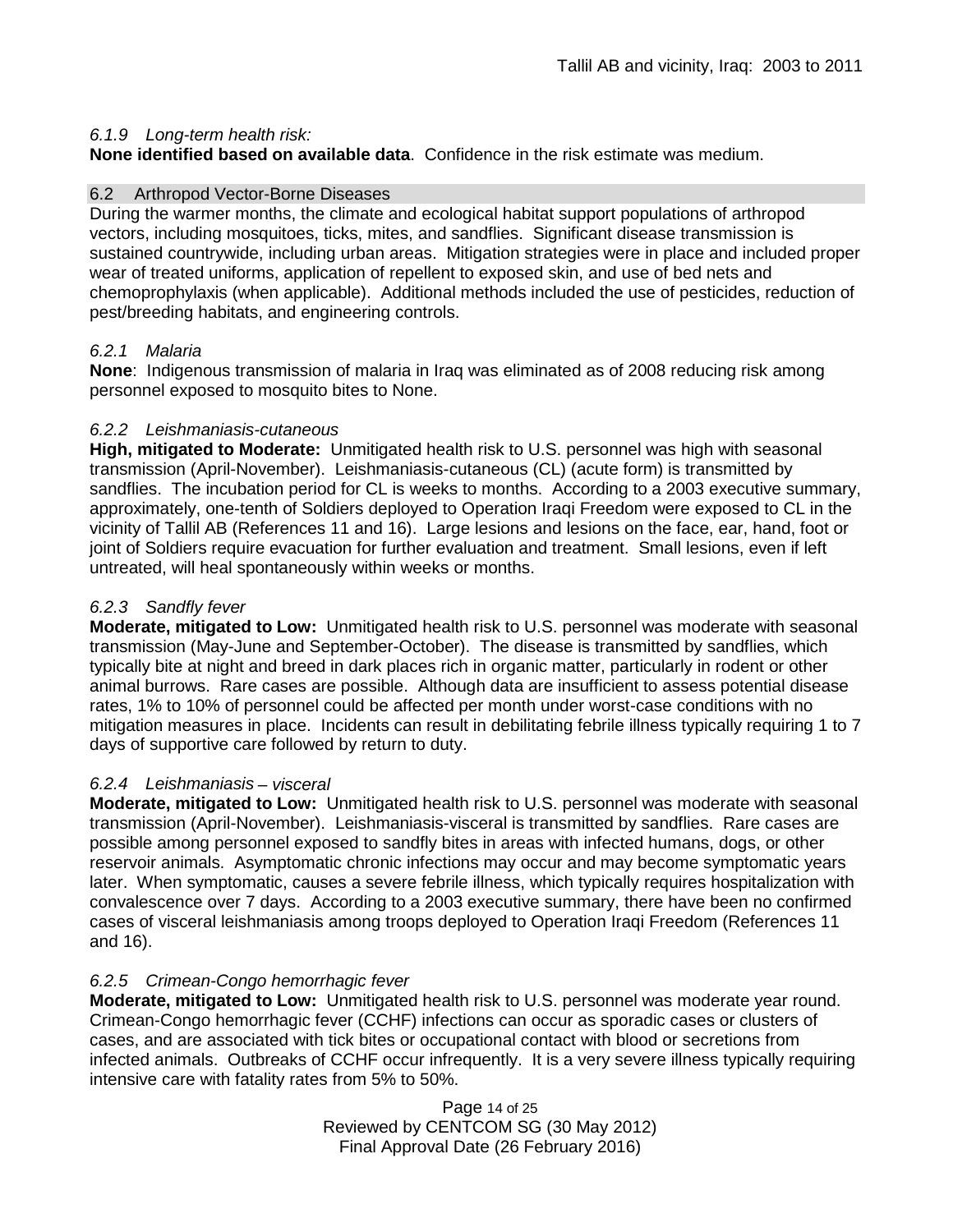### *6.2.6 Sindbis (and Sindbis-like viruses)*

**Low**: Unmitigated health risk to U.S. personnel was low with seasonal transmission (April-November). Sindbis and sindbis-like viruses are maintained in a bird-mosquito cycle in rural areas and occasionally caused limited outbreaks among humans. The viruses are transmitted by a variety of *Culex* mosquito species found primarily in rural areas. A variety of bird species may serve as reservoir or amplifying hosts. Extremely rare cases (less than 0.01% per month attack rate) could have occurred seasonally (April - November). Debilitating febrile illness often accompanied by rash, typically requires 1 to 7 days of supportive care; significant arthralgias may persist for several weeks or more in some cases.

# *6.2.7 Rickettsioses, tickborne (spotted fever group)*

**Low**: Unmitigated health risk to U.S. personnel was low with seasonal transmission (April-November). Rare cases (less than 0.1% per month) of rickettsioses disease are possible among personnel exposed to tick bites. Rickettsioses are transmitted by multiple species of hard ticks, including *Rhipicephalus* spp., which are associated with dogs. Other species of ticks, including *Ixodes* are also capable of transmitting rickettsial pathogens in this group. In addition to dogs, various rodents and other animals also may serve as reservoirs. Ticks are most prevalent from April through November. Incidents can result in debilitating febrile illness, which may require 1 to 7 days of supportive care followed by return to duty.

### *6.2.8 Typhus-murine (fleaborne)*

**Low**: Unmitigated health risk to U.S. personnel was low year round. Typhus-murine is assessed as present, but at unknown levels. Rare cases are possible among personnel exposed to rodents (particularly rats) and fleabites. Incidents may result in debilitating febrile illness typically requiring 1 to 7 days of supportive care followed by return to duty.

### *6.2.9 West Nile fever*

**Low:** Unmitigated health risk to U.S. personnel was low with seasonal transmission (April-November). West Nile fever was present and maintained by the bird population and mosquitoes that help to transfer the diseases from birds to humans. The majority of infections in young, healthy adults are asymptomatic although it can result in fever, headache, tiredness, and body aches, occasionally with a skin rash (on the trunk of the body) and swollen lymph glands. West Nile fever is a febrile illness typically requiring 1-7 days of inpatient care followed by return to duty; convalescence may be prolonged.

# *6.2.10 Short-term health risk:*

**Low:** The overall short-term unmitigated health risk associated with arthropod vector-borne diseases at Tallil AB and vicinity was considered moderate (for sandfly fever, leishmaniasis (cutaneous and visceral), and Crimean-Congo hemorrhagic fever) and low (for rickettsioses, typhus-murine (fleaborne) West Nile fever, and sindbis). Preventive measures such as IPM practices, proper wear of treated uniforms and application of repellent to exposed skin reduced the health risk to low to none for arthropod vector-vector borne diseases. Confidence in the risk estimate was medium.

### *6.2.11 Long-term health risk:*

**Low:** The unmitigated risk is moderate for leishmaniasis-visceral (chronic). Risk was reduced to low by proper wear of the uniform and application of repellent to exposed skin. Confidence in the risk estimate is high.

> Page 15 of 25 Reviewed by CENTCOM SG (30 May 2012) Final Approval Date (26 February 2016)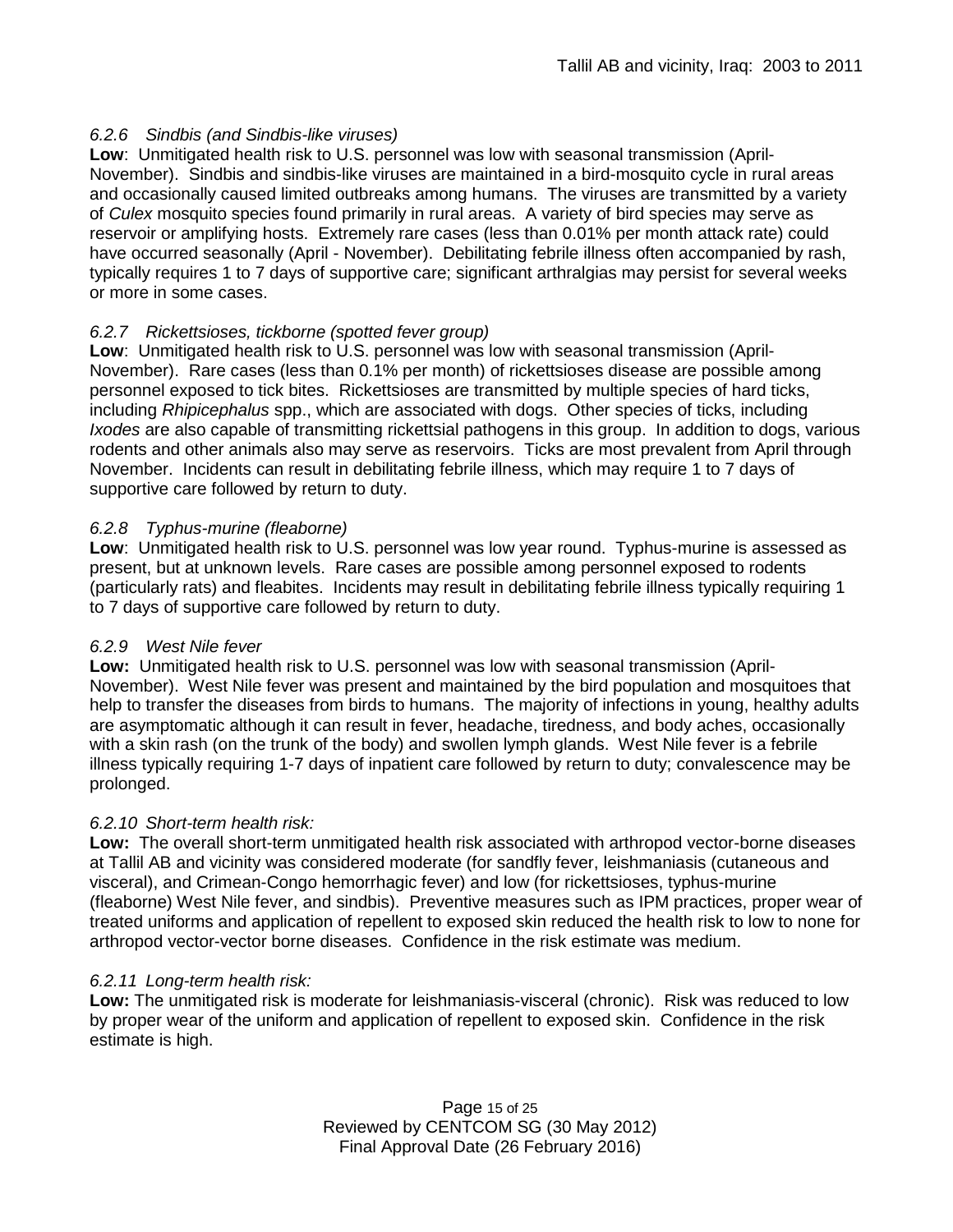### 6.3 Water Contact Diseases

Tactical operations or recreational activities that involve extensive contact with surface water such as lakes, streams, rivers, or flooded fields may result in significant exposure to leptospirosis and schistosomiasis. Arid portions of Iraq without permanent or persistent bodies of surface water do not support transmission of leptospirosis or schistosomiasis. Risk was restricted primarily to areas along rivers and lakes. These diseases can debilitate personnel for up to a week or more. Leptospirosis risk typically increases during flooding. In addition, although not specifically assessed in this document, bodies of surface water are likely to be contaminated with human and animal waste. Activities such as wading or swimming may result in exposure to enteric diseases including diarrhea and hepatitis via incidental ingestion of water. Prolonged water contact also may lead to the development of a variety of potentially debilitating skin conditions including bacterial or fungal dermatitis. Mitigation strategies were in place and included avoiding water contact and recreational water activities, proper wear of uniform (especially footwear), and protective coverings for cuts/abraded skin.

### *6.3.1 Leptospirosis*

**Moderate, mitigated to Low**: Unmitigated health risk to U.S. personnel was moderate with seasonal transmission (April-November). Human infections occur through exposure to water or soil contaminated by infected animals and is associated with wading, and swimming in contaminated, untreated open water. The occurrence of flooding after heavy rainfall facilitates the spread of the organism because as water saturates the environment *Leptospira* present in the soil passes directly into surface waters. *Leptospira* can enter the body through cut or abraded skin, mucous membranes, and conjunctivae. Infection may also occur from ingestion of contaminated water. The acute, generalized illness associated with infection may mimic other tropical diseases (for example, dengue fever, malaria, and typhus), and common symptoms include fever, chills, myalgia, nausea, diarrhea, cough, and conjunctival suffusion. Manifestations of severe disease can include jaundice, renal failure, hemorrhage, pneumonitis, and hemodynamic collapse. Recreational activities involving extensive water contact may result in personnel being temporarily debilitated with leptospirosis.

### *6.3.2 Schistosomiasis*

**Moderate, mitigated to Low**: Unmitigated health risk to U.S. personnel was moderate with seasonal transmission (April-November). Humans are the principal reservoir for schistosomes; humans shed schistosome eggs in urine or feces. Animals such as cattle and water buffalo may also be significant reservoirs. Rare cases (less than 0.1% per month attack rate) may occur among personnel wading or swimming in lakes, streams, or irrigated fields which were frequently contaminated with human and animal waste containing schistosome eggs. In groups with prolonged exposure to heavily contaminated foci, attack rates may exceed 10%. Exceptionally heavy concentrations of schistosomes may occur in discrete foci, which were difficult to distinguish from less contaminated areas. In non-immune personnel exposed to such foci, rates of acute schistosomiasis may be over 50%. Mild infections are generally asymptomatic. In very heavy acute infections, a febrile illness (acute schistosomiasis) may occur, especially with *Schistosoma japonicum* and *S. mansoni*, requiring hospitalization and convalescence over 7 days.

# *6.3.3 Short-term health risk:*

**Low:** The overall short-term unmitigated health risk associated with water contact diseases at Tallil AB and vicinity was considered moderate (for leptospirosis and schistosomiasis). Preventive measures such as avoiding water contact and recreational water activities; and protective coverings for cuts/abraded skin reduced the health risk to low to none. Confidence in the risk estimate was medium.

> Page 16 of 25 Reviewed by CENTCOM SG (30 May 2012) Final Approval Date (26 February 2016)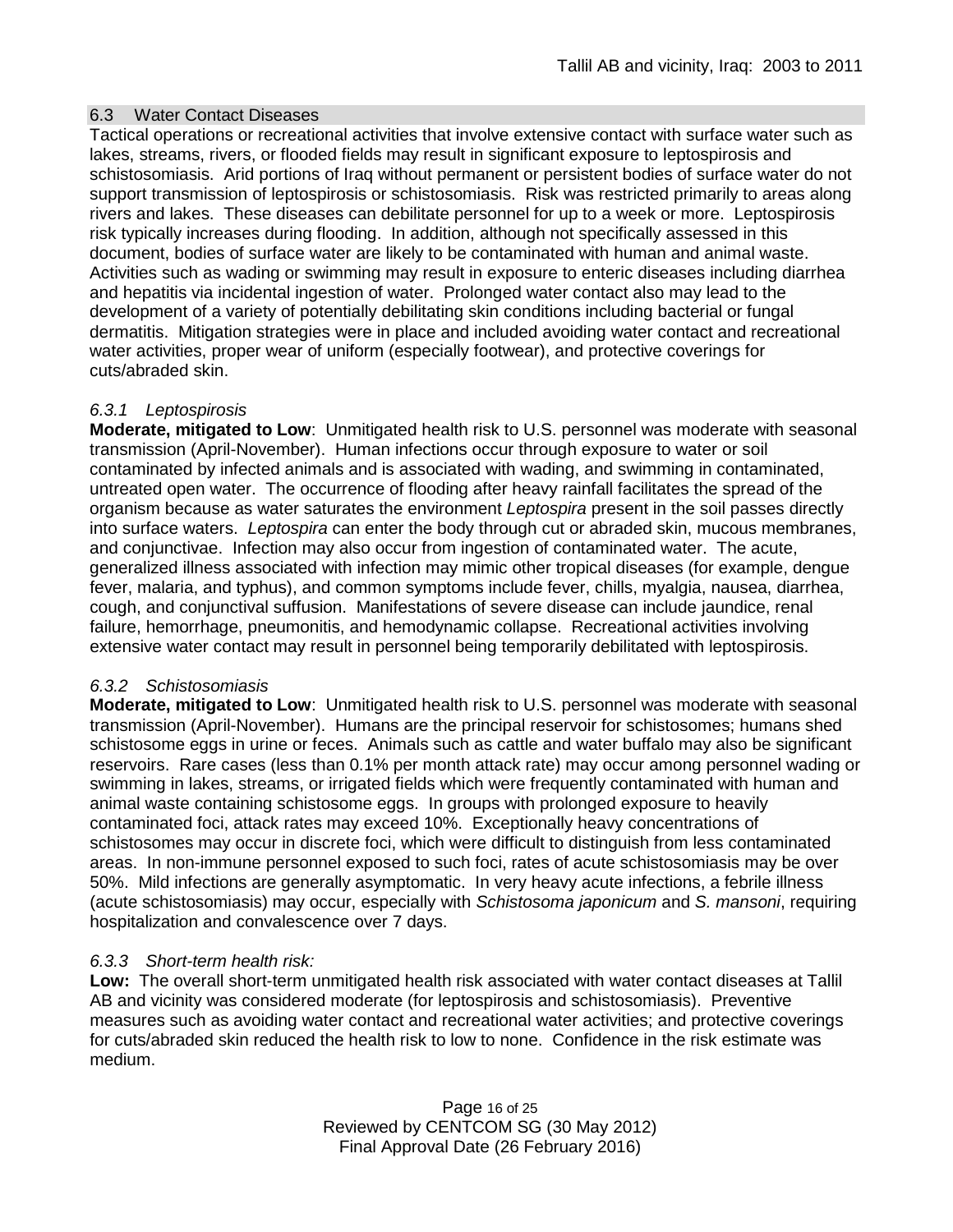### *6.3.4 Long-term health risk:*

None identified based on available data. Confidence in the risk estimate was medium.

### 6.4 Respiratory Diseases

Although not specifically assessed in this document, deployed U.S. forces may be exposed to a wide variety of common respiratory infections in the local population. These include influenza, pertussis, viral upper respiratory infections, viral and bacterial pneumonia, and others. The U.S. military populations living in close-quarter conditions are at risk for substantial person-to-person spread of respiratory pathogens. Influenza is of particular concern because of its ability to debilitate large numbers of unvaccinated personnel for several days. Mitigation strategies were in place and included routine medical screenings, vaccination, enforcing minimum space allocation in housing units, implementing head-to-toe sleeping in crowded housing units, implementation of proper personal protective equipment (PPE) when necessary for healthcare providers and detention facility personnel.

### *6.4.1 Tuberculosis (TB)*

**Moderate, mitigated to Low:** Unmitigated health risk to U.S. personnel was moderate year round. Tuberculosis (TB) is usually transmitted through close and prolonged exposure to an active case of pulmonary or laryngeal TB, but can also occur with incidental contact. Individuals with prolonged indoor exposure to the local population are at increased risk for latent TB infection. Additional mitigation included active case isolation in negative pressure rooms, where available.

### *6.4.2 Meningococcal meningitis*

**Low:** Unmitigated health risk to U.S. personnel was low year round. Meningococcal meningitis is transmitted from person to person through droplets of respiratory or throat secretions. Risk is comparable to the U.S. among unvaccinated personnel who have close contact with the local population. Close and prolonged contact facilitates the spread of this disease. Meningococcal meningitis is a potentially very severe disease typically requiring intensive care; fatalities may occur in 5-15% of cases.

### *6.4.3 Short-term health risk:*

**Low:** The overall short-term unmitigated health risk associated with respiratory diseases at Tallil AB and vicinity was considered moderate (for tuberculosis) to low (for meningococcal meningitis). Preventive measures such as vaccination; routine medical screenings; and active case isolation in negative pressure rooms reduced the health risk to low to none. Confidence in the risk estimate was medium.

### *6.4.4 Long-term health risk:*

**None identified based on available data.** TB was evaluated as part of the post deployment health assessment (PDHA). A TB skin test was required post-deployment if potentially exposed and was based upon individual service policies.

### 6.5 Animal-Contact Diseases

### *6.5.1 Rabies*

**Moderate, mitigated to Low:** Unmitigated health risk to U.S. personnel was moderate year round. Occurrence in local animals was well above U.S. levels due to the lack of organized control programs. Dogs were the primary reservoir of rabies in Iraq, and a frequent source of human exposure. In June 2008, the New Jersey Health department in The United States reported a confirmed case of rabies in a mixed-breed dog recently imported from Iraq (Reference 17). Rabies is transmitted by exposure to the virus-laden saliva of an infected animal, typically through bites, but could occur from scratches contaminated with the saliva. No cases of rabies acquired in Iraq have been identified in U.S. Service

> Page 17 of 25 Reviewed by CENTCOM SG (30 May 2012) Final Approval Date (26 February 2016)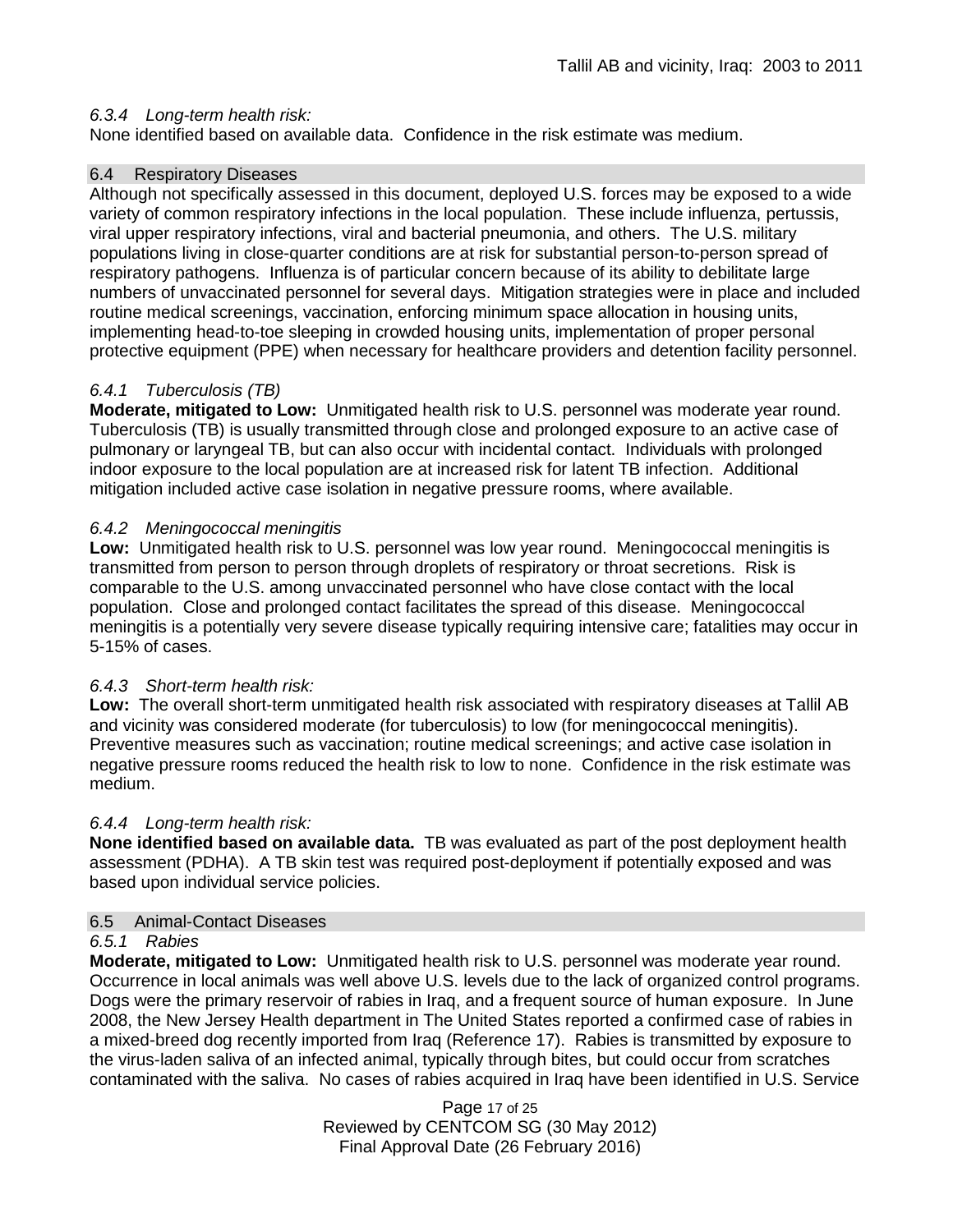Members to date. The vast majority (>99%) of persons who develop rabies disease will do so within a year after a risk exposure, there have been rare reports of individuals presenting with rabies disease up to six years or more after their last known risk exposure. Mitigation strategies included command emphasis of CENTCOM GO 1B, reduction of animal habitats, active pest management programs, and timely treatment of feral animal scratches/bites.

### *6.5.2 Q-Fever*

**Moderate, mitigated to Low:** Potential health risk to U.S. personnel was moderate year round. Rare cases were possible among personnel exposed to aerosols from infected animals, with clusters of cases possible in some situations. Significant outbreaks (affecting 1-50%) could occur in personnel with heavy exposure to barnyards or other areas where animals are kept. Unpasteurized milk may also transmit infection. The primary route of exposure is respiratory, with an infectious dose as low as a single organism. Q-Fever is a debilitating febrile illness, sometimes presenting as pneumonia, typically requiring 1 to 7 days of inpatient care followed by return to duty. Mitigation strategies include consuming approved food sources, avoidance of animals and farms, dust abatement when working in these areas (wet mop, water sprayed on high volume traffic areas, etc.), and proper PPE for personnel working with animals, and immunization.

### *6.5.3 Anthrax*

**Low:** Unmitigated health risk to U.S. personnel was low year round. Cutaneous and gastrointestinal anthrax are the most common forms of naturally occurring infection; cutaneous anthrax is transmitted by direct contact with infected animals or carcasses, including hides. Eating undercooked infected meat can result in contracting gastrointestinal anthrax. Pulmonary anthrax is contracted through inhalation of spores and is extremely rare. Cutaneous anthrax typically requires 1 to 7 days of supportive care with subsequent return to duty; gastrointestinal anthrax typically requires hospitalization, and has a high fatality rate if untreated. Mitigation strategies include consuming approved food sources, avoidance of animals and farms, dust abatement when working in these areas (wet mop, water sprayed on high volume traffic areas, etc.), and proper PPE for personnel working with animals, and immunization.

### *6.5.4 H5N1 avian influenza*

**Low:** Unmitigated health risk to U.S. personnel was low year round. Extremely rare cases could occur in U.S. personnel who have close contact with birds or poultry infected with H5N1. H5N1 is a very severe illness. The fatality rate is higher than 50% in symptomatic cases. Mitigation strategies include avoidance with birds/poultry and proper cooking temperatures for poultry products.

# *6.5.5 Short-term health risk:*

**Low to None:** The overall short-term unmitigated health risk associated with animal contact diseases at Tallil AB and vicinity was considered moderate (for rabies, Q-fever) to Low (for anthrax, H5N1 avian influenza). Preventive measures such as consuming approved food sources; immunization; and avoidance of animals and farms reduced the health risk to low to none. Confidence in risk estimate was medium.

### *6.5.6 Long-term health risk:*

**Low:** The long-term risk for rabies is low because the incubation period for rabies can be several years in rare cases.

# **7 Venomous Animal/Insect**

All information was taken directly from the Armed Forces Pest Management Board (Reference 18) and the Clinical Toxinology Resources web site from the University of Adelaide, Australia (Reference

> Page 18 of 25 Reviewed by CENTCOM SG (30 May 2012) Final Approval Date (26 February 2016)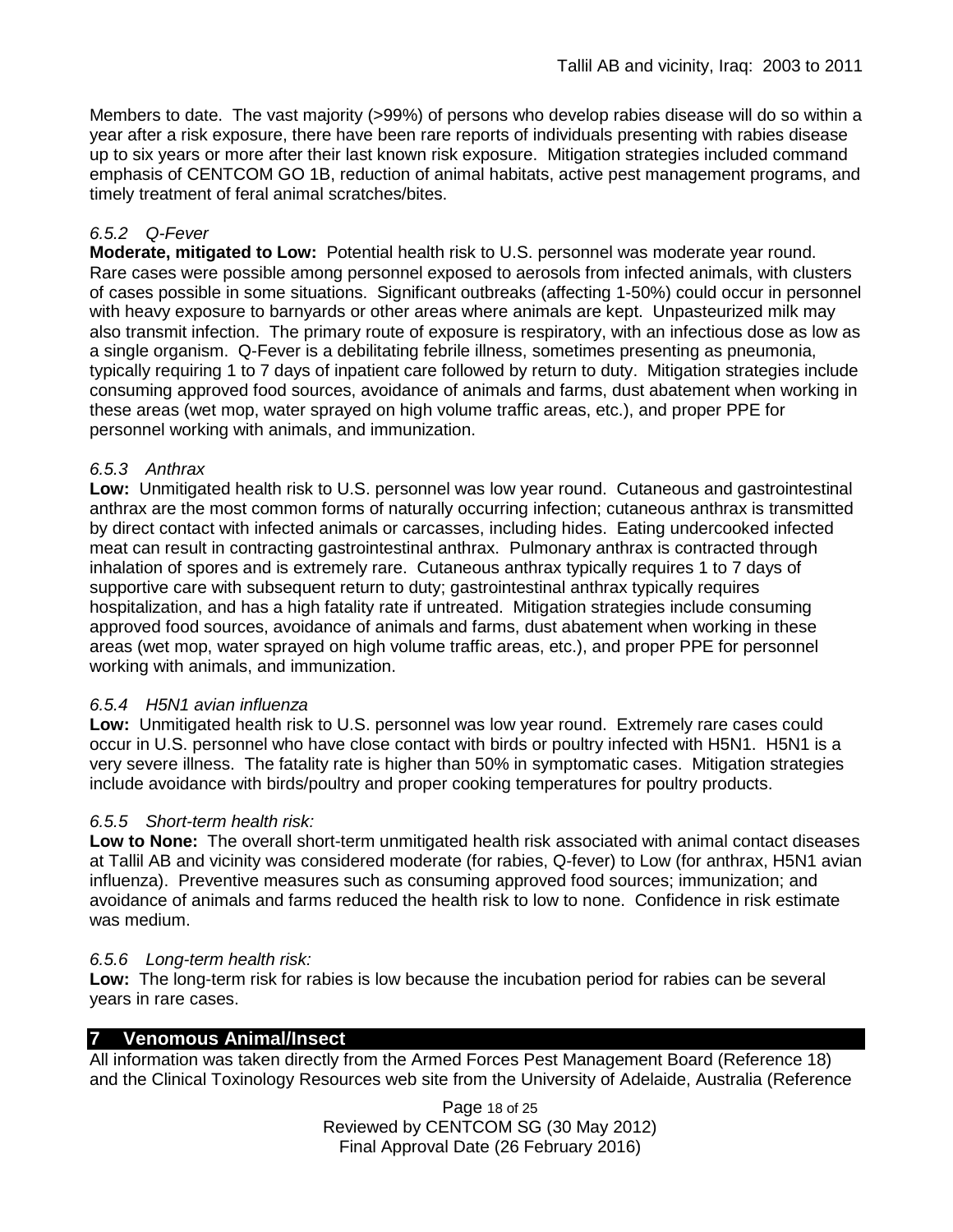19). The species listed below have home ranges that overlap the location of Tallil AB and vicinity, and may present a health risk if they are encountered by personnel. See Section 10.3 for more information about pesticides and pest control measures.

### 7.1 Spiders

• *Latrodectus pallidus*: Clinical effects uncertain, but related to medically important species, therefore major envenoming cannot be excluded.

### 7.2 Scorpions

- *Androctonus crassicauda (black scorpion):* Severe envenoming possible and potentially lethal, however most stings cause only severe local pain.
- *Buthacus leptochelys*, *Buthacus macrocentrus*, *Compsobuthus jakesi*, *Compsobuthus matthiesseni*, *Compsobuthus werneri Odontobuthus doriae*, *Orthochirus iraqus*, and *Orthochirus scrobiculosus*: Clinical effects unknown; there are a number of dangerous Buthid scorpions, but also others known to cause minimal effects only. Without clinical data it is unclear where this species fits within that spectrum.
- *Euscorpius italicus* and *Scorpio maurus*: Mild envenoming only, not likely to prove lethal.
- *Hemiscorpius lepturus*: Severe envenoming possible, potentially lethal.
- *Hottentotta saulcyi*, *Hottentotta scaber*, and *Hottentotta schach*: Moderate envenoming possible but unlikely to prove lethal.

### 7.3 Snakes

- *Cerastes cerastes* and *Cerastes gasperettii*: Potentially lethal envenoming, though unlikely.
- *Echis sochureki*: *M*oderate to severe, potentially lethal envenoming.
- *Hemorrhois ravergieri*, *Malpolon monspessulanus*, *Psammophis schokari*, *Pseudocyclophis persicus, Telescopus fallax* and *Telescopus tessellatus*: Clinical effects unknown, but unlikely to cause significant envenoming.
- *Macrovipera lebetina* subspecies e*uphratica* and subspecies *obtusa,and Vipera albicornuta*: Severe envenoming possible, potentially lethal.
- *Platyceps rhodorachis* and *Psammophis lineolatus*: Mild envenoming only, not likely to prove lethal.
- *Walterinnesia aegyptia*: Clinical effects unknown, but potentially lethal envenoming, though unlikely, cannot be excluded.

# 7.4 Short-term health risk:

**Low:** If encountered, effects of venom vary with species from mild localized swelling (e.g., *S. maurus*) to potentially lethal effects (e.g., *V. albicornuta*). Confidence in the health risk estimate is low (Reference 5, Table 3-6).

7.5 Long-term health risk: **None identified.**

# **8 Heat/Cold Stress**

Average temperatures in Iraq range from higher than 118 degrees Fahrenheit (°F) in July and August to below freezing in January based on historical climatological data from the U.S. Air Force Combat Climatology Center, 14<sup>th</sup> Weather Squadron (Reference 20). Most of the rainfall occurs from December through April and averages between 3.9 - 7.1 inches annually. The mountainous region of northern Iraq receives appreciably more precipitation than the central or southern desert region. Roughly, 90% of the annual rainfall occurs between November and April, most of it in the winter

> Page 19 of 25 Reviewed by CENTCOM SG (30 May 2012) Final Approval Date (26 February 2016)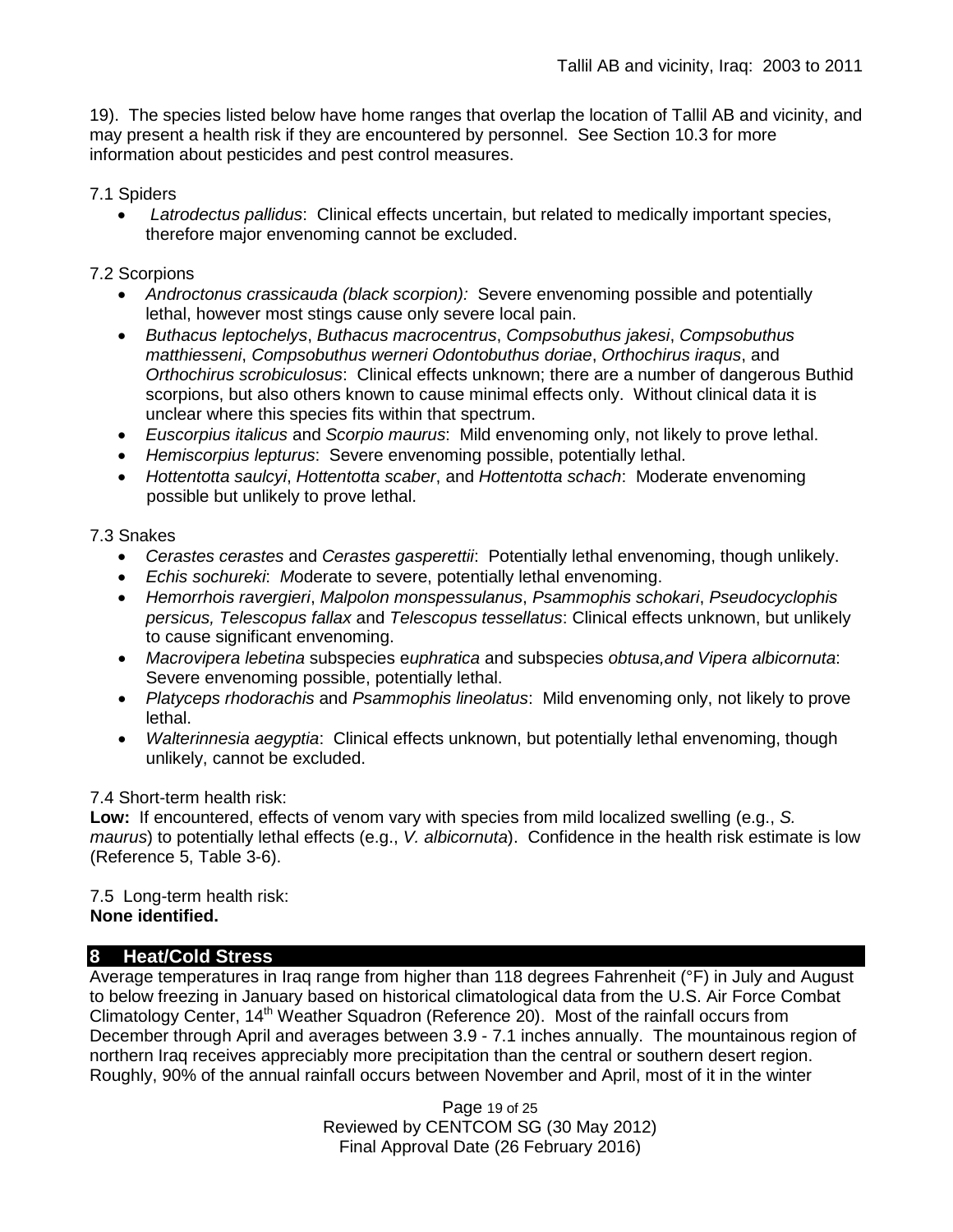months from December through March. The remaining six months, particularly the hottest ones of June, July, and August, are dry.

The summer months are marked by two kinds of wind phenomena. The southern and southeasterly *sharqi*, a dry, dusty wind with occasional gusts of 50 miles per hour, occurs from April to early June and again from late September through November. It may last for a day at the beginning and end of the season but for several days at other times. This wind is often accompanied by violent dust storms that may rise to heights of several thousand meters and close airports for brief periods. From mid-June to mid-September the prevailing wind, called the shamal, is from the north and northwest. It is a steady wind, absent only occasionally during this period. The very dry air brought by this shamal permits intensive sun heating of the land surface, but the breeze has some cooling effect. Heat stress/injuries and cold stress/injuries are largely dependent on operational and individual factors instead of environmental factors alone (Reference 21).

### 8.1 Heat

The highest monthly mean daily temperature at Tallil AB and vicinity is 110 °F.

### *8.1.1 Short-term health risk:*

**Low:** The short-term health risk of heat injury was high in unacclimated personnel. Preventive measures such as work-rest cycles; and proper hydration reduced the health risk to low.

### *8.1.2 Long-term health risk:*

**Low:** The long-term health risk may be greater to certain susceptible persons–those older (i.e., greater than 45 years), in lesser physical shape, or with underlying medical/health conditions. Longterm health implications from heat injuries were rare but could occur–especially from more serious heat injuries such as heat stroke.It was possible that high heat in conjunction with various chemical exposures could increase long-term health risks, though specific scientific evidence was not conclusive. Confidence in these risk estimates was medium.

### 8.2 Cold

The lowest monthly mean daily temperature for Tallil AB and vicinity is 45°F.

*Short- and Long-term health risks:* The risk of cold injury was low. Confidence in this risk estimate was medium.

# **9 Noise**

### 9.1 Continuous:

The flight line area was classified as a hazardous noise area when aircraft and aircraft generating equipment were operating. Personnel working around the aircraft engines and the auxiliary power unit wear double hearing protection. Other sources of continuous noise included workplace equipment, generators, and certain motor vehicles and forklifts. Most hazardous noise equipment was properly marked with the appropriate warning. Workplace surveillance reports identified the proper hearing protection required for the hazardous noise equipment and noted the hearing protection devices available offer adequate protection. Workplace surveillance data were available in the MESL.

*Short- and Long-term health risks*: **Low**. The unmitigated health risk was high for individuals working near major noise sources without proper hearing protection. Risk was reduced to low through use of proper hearing protection. Confidence in risk estimate was medium.

> Page 20 of 25 Reviewed by CENTCOM SG (30 May 2012) Final Approval Date (26 February 2016)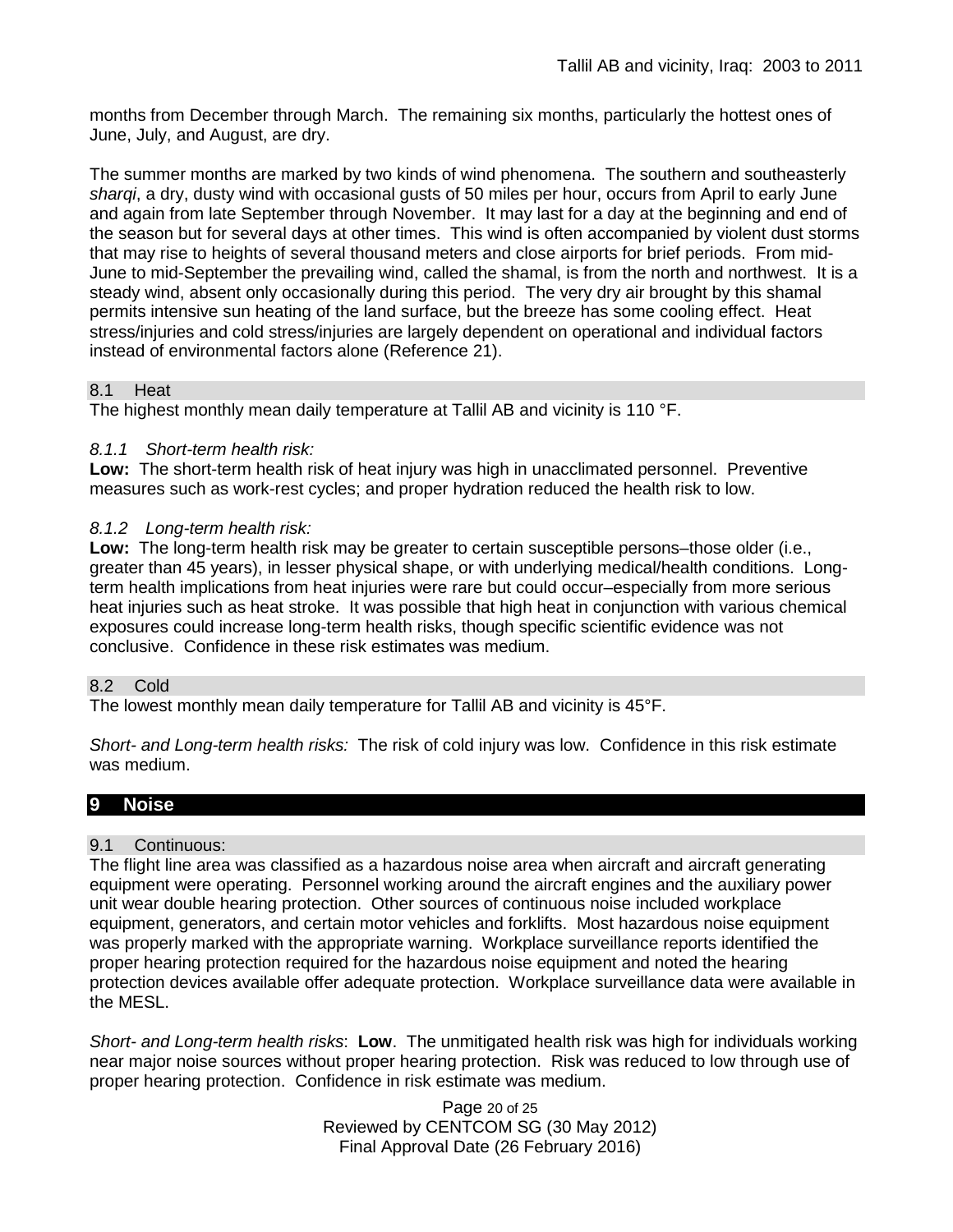### 9.2 Impulse:

The disposal of explosive ordnance can result in impulse levels of noise as high as 162 decibels adjusted. Personnel were adequately protected based on the current hearing protection and the infrequent exposure to the impulse noise.

*Short- and Long-term health risks:* **Low**. The unmitigated health risk was moderate for individuals working near major noise sources without proper hearing protection. Risk was reduced to low through use of proper hearing protection. Confidence in risk estimate was medium.

### **10 Other Unique Occupational Hazards**

#### 10.1 Potential environmental contamination sources

DoD personnel are exposed to various chemical, physical, ergonomic, and biological hazards in the course of performing their mission. These types of hazards depend on the mission of the unit and the operations and tasks which the personnel are required to perform to complete their mission. The health risk associated with these hazards depends on a number of elements including what materials are used, how long the exposures last, what is done to the material, the environment where the task or operation is performed, and what controls are used. The hazards can include exposures to heavy metal particulates (e.g., lead, cadmium, manganese, chromium, and iron oxide), solvents, fuels, oils, and gases (e.g., carbon monoxide, carbon dioxide, oxides of nitrogen, and oxides of sulfur). Most of these exposures occur when performing maintenance task such as painting, grinding, welding, engine repair, or movement through contaminated areas. Exposures to these occupational hazards can occur through inhalation (air), skin contact, or ingestion; however, exposures through air are generally associated with the highest health risk.

### 10.2 Fuel/Petroleum Products/Industrial Chemical Spills

There were a number of potential fuel/petroleum/industrial chemical sources at Tallil AB including, a retail gas station, a maintenance garage, aboveground storage tanks, underground storage tanks, pipeline systems, petroleum distribution points. Spills were noted at the petroleum distribution points but no leaks or spills were associated with the other potential sources.

*Short- and Long-term health risks:* Unknown. Although some spills were observed there were no further data with which to assess risk levels.

### 10.3 Pesticides/Pest Control

No specific hazards from pesticides/pest control were documented in DOEHRS or MESL data portals from March 2003 through October 2011 (References 1 and 9).

#### 10.4 Waste Sites/Waste Disposal

In 2003, solid wastes at Tallil AB were disposed via burn pits at the location. By 2008, solid wastes at Tallil AB were disposed of in two municipal solid waste (MSW) incinerators and the burn pit. Regulated medical wastes that were generated from the Tallil AB were collected in dedicated medical waste storage areas behind the base clinic and twice daily transported in a marked truck to a medical waste incinerator. The volume of solid wastes or medical wastes generated was estimated at 7.7-10 lbs/person/day.

*Short- and Long-term health risks:* Unknown. Only sparse qualitative data on waste sites and waste disposal was available. Therefore, there are no data with which to assess risk levels.

> Page 21 of 25 Reviewed by CENTCOM SG (30 May 2012) Final Approval Date (26 February 2016)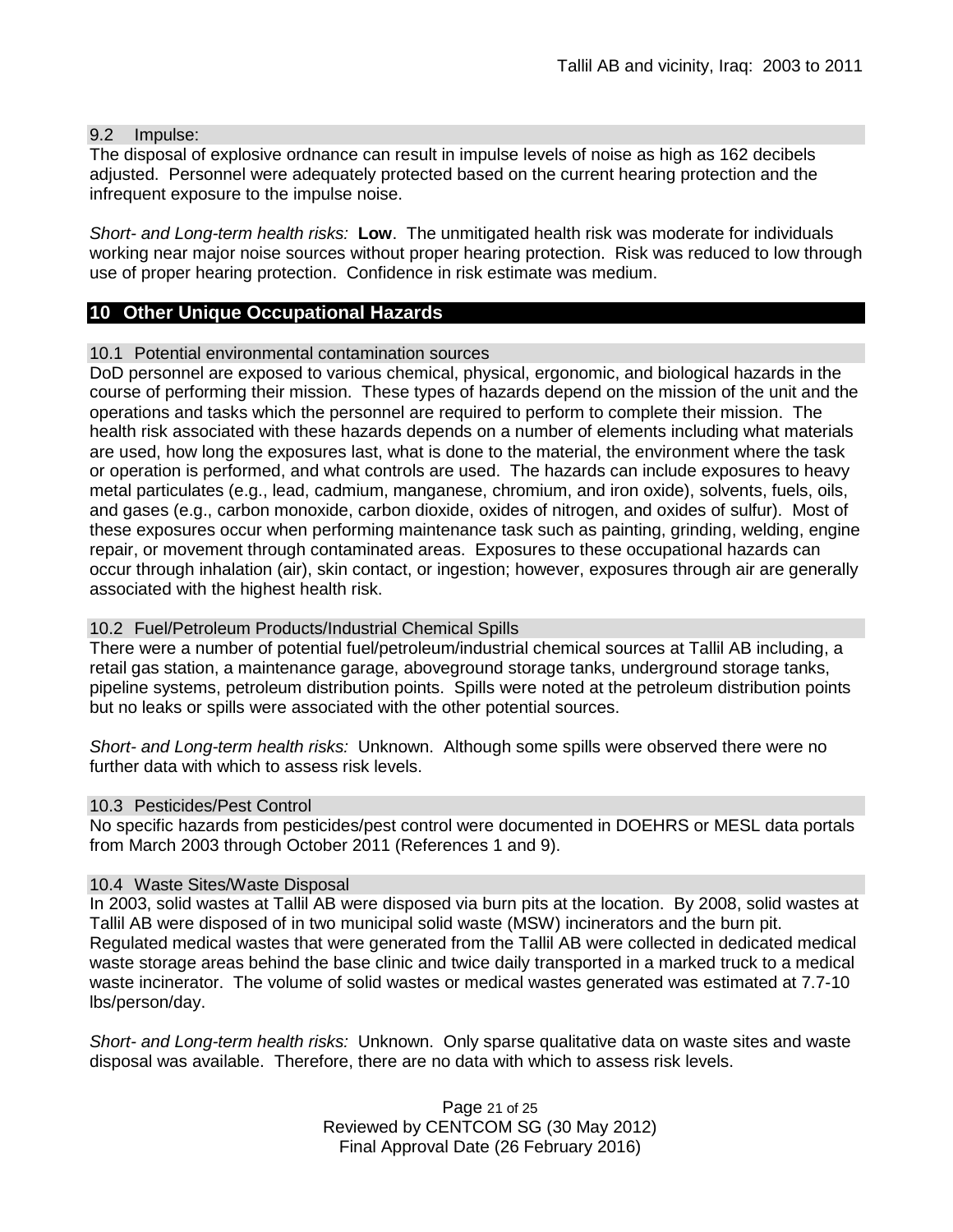### 10.5 General Sanitation

A memorandum dated 1 January 2010, stated Soldiers complained about bird excrement and feathers in Motorpool 5 (Reference 22). The motorpool represented a significant health hazard to the Soldiers due to excess of excrement and feathers. It was recommended that the excrement be cleaned up by a contractor or hazmat group and not Soldiers due to fungal or bacterial spores being disturbed and inhaled or build a new tent facility to accommodate motorpool operations. No subsequent information was documented in DOEHRS or the MESL data portals.

#### 10.6 Lead- based Paint

Due to the age of buildings within Tallil AB, the buildings were suspected to contain lead based paint, however because the suspected buildings were not populated there was no risk. No specific hazards from lead-based paint were documented in DOEHRS or MESL data portals from March 2003 through October 2011.

### 10.7 Asbestos

No specific hazard sources were documented in the DOEHRS, or MESL from March 2003 to October 2011 timeframe (References 1 and 9).

### 10.8 Burn Pits

In 2003, all garbage was disposed via an excavated open burn pit. By 2008, two MSW incinerators were being used in addition to the burn pit for solid waste disposal. The burn pit was located downwind on the eastern edge of the base but at times the plume blew in the direction of the camp. Exposure was generally limited to pit operators and personnel operating in downwind locations. All burn pits in Iraq were shut down by 31 December 2010 and transitioned to incinerators.

While not specific to Tallil AB and vicinity, the consolidated epidemiological and environmental sampling and studies on burn pits that have been conducted as of the date of this publication have been unable to determine whether an association does or does not exist between exposures to emissions from the burn pits and long-term health effects (Reference 23). The Institute of Medicine committee's (Reference 23) review of the literature and the data suggests that service in Iraq or Afghanistan (i.e., a broader consideration of air pollution than exposure only to burn pit emissions) may be associated with long-term health effects, particularly in susceptible (e.g., those who have asthma) or highly exposed subpopulations, such as those who worked at the burn pit. Such health effects would be due mainly to high ambient concentrations of PM from both natural and anthropogenic sources, including military sources. If that broader exposure to air pollution turns out to be relevant, potentially related health effects of concern are respiratory and cardiovascular effects and cancer. Susceptibility to the PM health effects could be exacerbated by other exposures, such as stress, smoking, local climatic conditions, and co-exposures to other chemicals that affect the same biologic or chemical processes. Individually, the chemicals measured at burn pit sites in the study were generally below concentrations of health concern for general populations in the United States. However, the possibility of exposure to mixtures of the chemicals raises the potential for health outcomes associated with cumulative exposure to combinations of the constituents of burn pit emissions and emissions from other sources.

> Page 22 of 25 Reviewed by CENTCOM SG (30 May 2012) Final Approval Date (26 February 2016)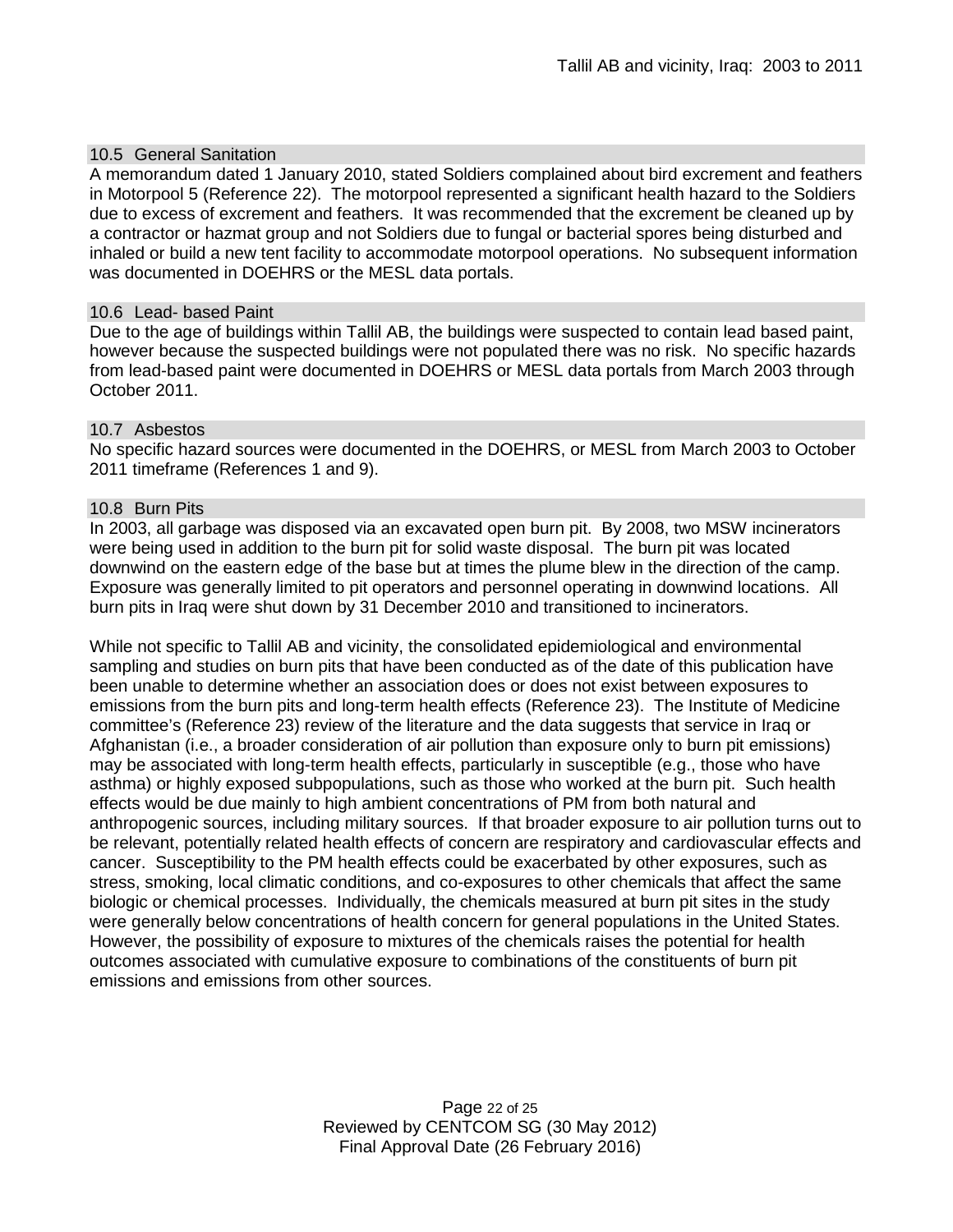### **11 References[2](#page-22-0)**

 $\overline{a}$ 

- 1. Defense Occupational and Environmental Health Readiness System (referred to as the DOEHRS-EH database) at [https://doehrs-ih.csd.disa.mil/Doehrs/.](https://doehrs-ih.csd.disa.mil/Doehrs/)Department of Defense (DoD) Instruction 6490.03, *Deployment Health*, 2006.
- 2. DoDI 6055.05, Occupational and Environmental Health, 2008.
- 3. Joint Staff Memorandum (MCM) 0017-12, Procedures for Deployment Health Surveillance, 2012.
- 4. Environmental Site Survey for Tallil Air Base, Iraq for Deployment of Forces in Support of "Operation Iraqi Freedom" 21 April 2003, Rev. 1.
- 5. USAPHC TG230, June 2013 Revision, Final Environmental Health Risk Assessment and Chemical Exposure Guidelines for Deployed Military Personnel TG230.
- 6. Status report of the Environmental Program for Ali Base. 27 April 2006.
- 7. Preventive Medicine Base Camp Assessment for COB Adder, Tallil, Iraq, September 2008, 5 October 2008.
- 8. TB MED 577, Sanitary Control and Surveillance of Field Water Supplies, 1 May 2010.
- 9. DoD MESL Data Portal: [https://mesl.apgea.army.mil/mesl/.](https://mesl.apgea.army.mil/mesl/) Some of the data and reports used may be classified or otherwise have some restricted distribution.
- 10. Chronological Record of Medical Care. Environmental/Occupational Health Workplace Exposure Data, 407 ECES Power Production, Ali Air Base, Iraq. 1 May-31 Sept 07.
- 11. Chronological Record of Medical Care. Environmental Occupational Health Workplace Exposure Data, Tallil Air Base, Iraq. 01 Nov 03 to 31 Mar 04.

<span id="page-22-0"></span> $2$  NOTE. The data are currently assessed using the 2013 TG230 document. The general method involves an initial review of the data which eliminates all chemical substances not detected above 1-yr negligible MEG. Those substances screened out are not considered acute or chronic health hazards so are not assessed further. For remaining substances, acute and chronic health effects are evaluated separately for air and water (soil is only evaluated for long-term risk). This is performed by deriving separate short-term and long-term population exposure level estimates (referred to as population exposure point concentrations (PEPC) that are compared to MEGs derived for similar exposure durations. If less than or equal to negligible MEG the risk is Low. If levels are higher than negligible then there is a chemical-specific toxicity and exposure evaluation by appropriate SMEs, which includes comparison to any available marginal, critical or catastrophic MEGs. For drinking water, 15 L/day MEGs are used for the screening while site specific 5-15 L/day are used for more detailed assessment. For nondrinking water (such as that used for personal hygiene or cooking), the 'consumption rate' is limited to 2 L/day (similar to the EPA) which is derived by multiplying the 5 L/day MEG by a factor of 2.5 to conservatively assess non-drinking uses of water.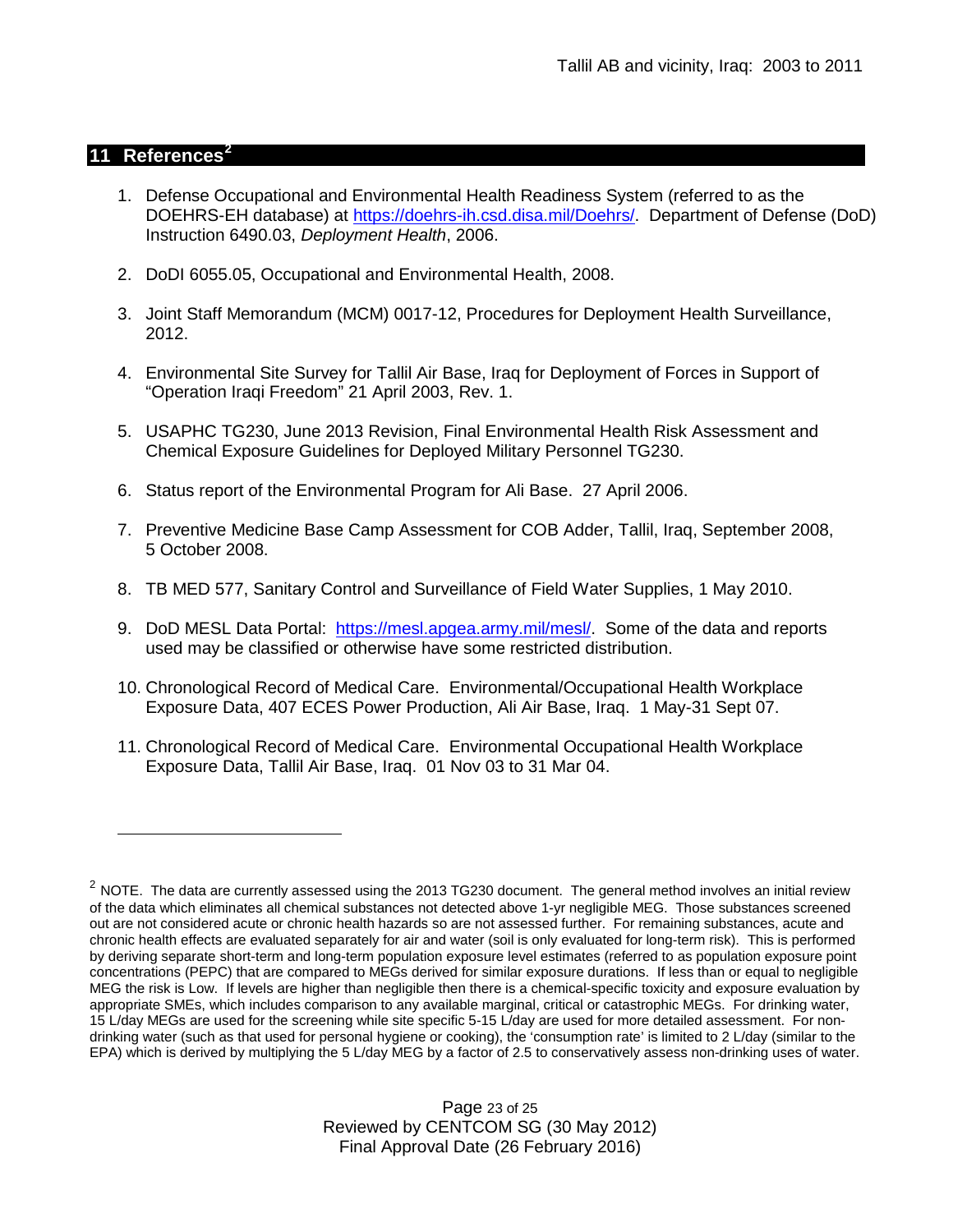- 12. Department of the Air Force. Subject: Unmanned Aeriel Systems Laser Boresight Facility Safety. 27 May 2008.
- 13. Department of the Air Force. Subject: Potential over Exposure of the Radiofrequency Radiation (RFR). 14 Nov 2006.
- 14. Department of the Air Force. Subject: Hazardous Material Locker Assessment. 27 Sept 2006.
- 15. Modification 12 to United States Central Command Individual Protection and Individual Unit Deployment Policy, 13 December 2013.
- 16. POPM (Propenency Office of Preventive Medicine) Information Paper. Subject: Leishmaniasis among soldiers deployed to OIF/OEF, 31 December 2003.
- 17. CDC. 2012. Morbidity and Mortality Weekly Report. Imported Human Rabies in a U.S. Army Soldier. May 4, 2012. 61(17); 302-305.
- 18. Armed Forces Pest Management Board: [http://www.afpmb.org/content/venomous-animals](http://www.afpmb.org/content/venomous-animals-country-i%23Iraq)[country-i#Iraq.](http://www.afpmb.org/content/venomous-animals-country-i%23Iraq) U.S. Army Garrison - Forest Glen, Silver Spring, MD.
- 19. Clinical Toxinology Resources: [http://www.toxinology.com/.](http://www.toxinology.com/) University of Adelaide, Australia.
- 20. U.S. Air Force Combat Climatology Center. 14<sup>th</sup> Weather Squadron. [https://notus2.afccc.af.mil/SCISPublic/.](https://notus2.afccc.af.mil/SCISPublic/)
- 21. Goldman R.F. 2001. Introduction to heat-related problems in military operations. *In*: Textbook of Military Medicine: Medical Aspects of Harsh Environments Vol. 1, Pandolf KB, and Burr RE (Eds.), Office of the Surgeon General, Department of the Army, Washington DC.
- 22. Memorandum for Record. Subject: Bird droppings in the building in Motorpool 5 on COB Adder. 1 January 2010.
- 23. IOM (Institute of Medicine). 2011. Long-term health consequences of exposure to burn pits in Iraq and Afghanistan. Washington, DC: The National Academies Press.

Page 24 of 25 Reviewed by CENTCOM SG (30 May 2012) Final Approval Date (26 February 2016)